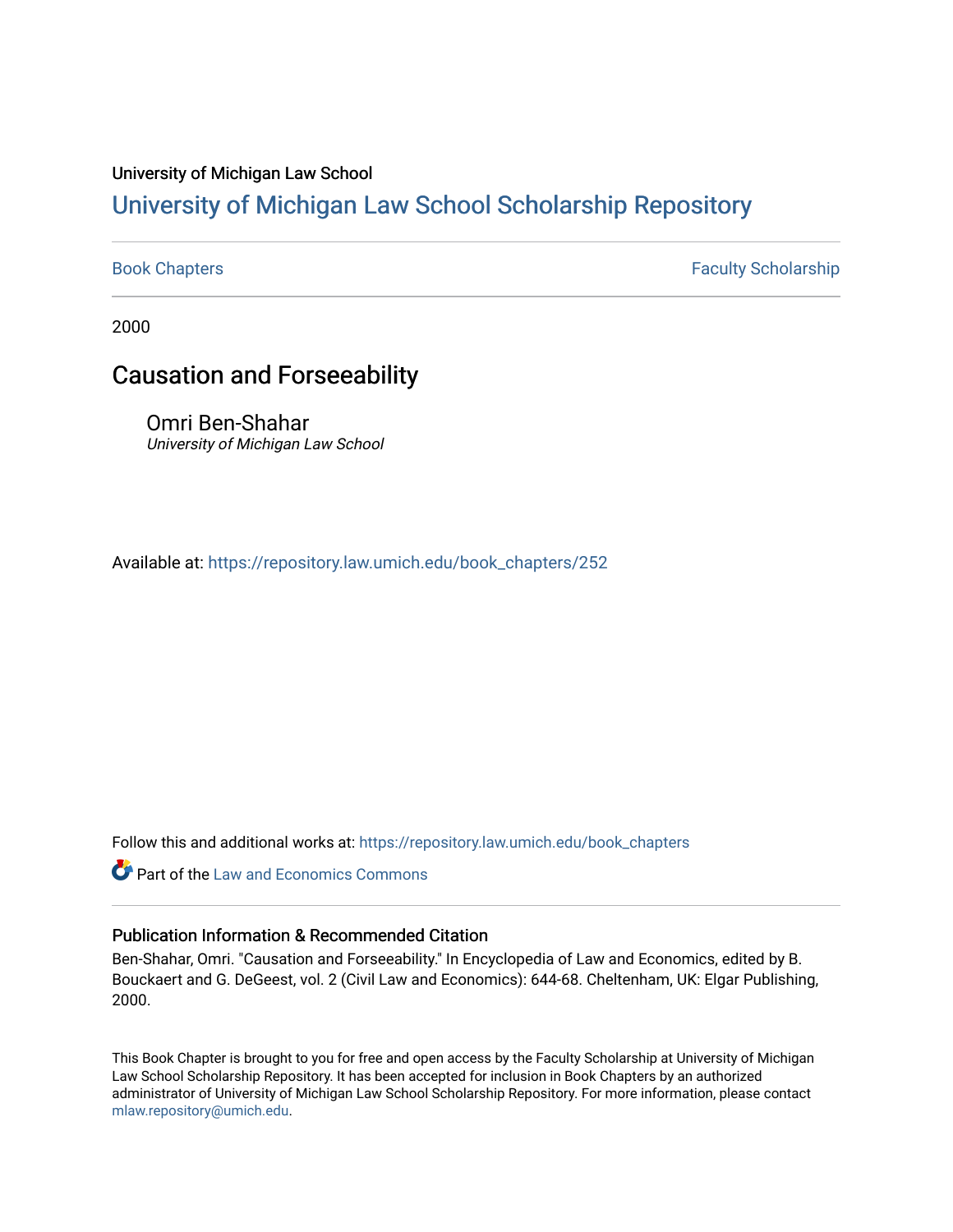# **3300 CAUSATION AND FORSEEABILITY**

Omri Ben-Shahar

*Tel Aviv University* © Copyright 1999 Omri Ben-Shahar

### **Abstract**

This chapter begins with a survey of the implicit role of causation in the writings of the early, pathbreaking economic analysts of tort law. It then clarifies the basic distinction between retrospective (*ex post*) causation and prospective (*ex ante*) causation, a distinction that forms the core of many subsequent economic discussions of causation. Next, the explicit role of causation doctrines in inducing optimal care and activity levels is examined under the strict liability and the negligence regimes. The analysis is then extended to cover several complications often plaguing the determination of causation: uncertainty over causation, joint actions among tortfeasors and unforeseeability of harm.

*JEL classification:* K13

*Keywords:* Foreseeability, Retrospective and Prospective Causation, Optimal Care, Strict Liability, Joint Actions

### **1. Introduction**

The contribution of economic analysis to the clearer understanding of the function of law is particularly evident in the law of causation. The vast juristic literature deliberating the proper meaning of causation has left a trail of doubt and uncertainty. Prominent traditional tort scholars have conceded that 'there is perhaps nothing in the entire field of law which has called for more disagreement, or upon which the opinions are in such a welter of confusion' (Keeton et al., 1984, p. 263), and that 'both courts and textbook writers still fall back when deciding issues in causal terminology' (Hart and Honoré, 1985, p. 1). Economic analysis helps distinguish the different problems that are involved and offers a unified approach to their resolution.

The attempts of traditional tort scholarship to make sense of the law of causation have led to the classification of the debates into two separate doctrines, *cause-in-fact* and *proximate cause*. The cause-in-fact doctrine incorporates the law's endeavor to define and to conceptualize the criteria that would determine when an act is part of a causal chain that ends with the injury. Here, the *but-for* test is the most common intuitive criterion for inferring such a factual causality relation. Of all the acts that pass any of the cause-in-fact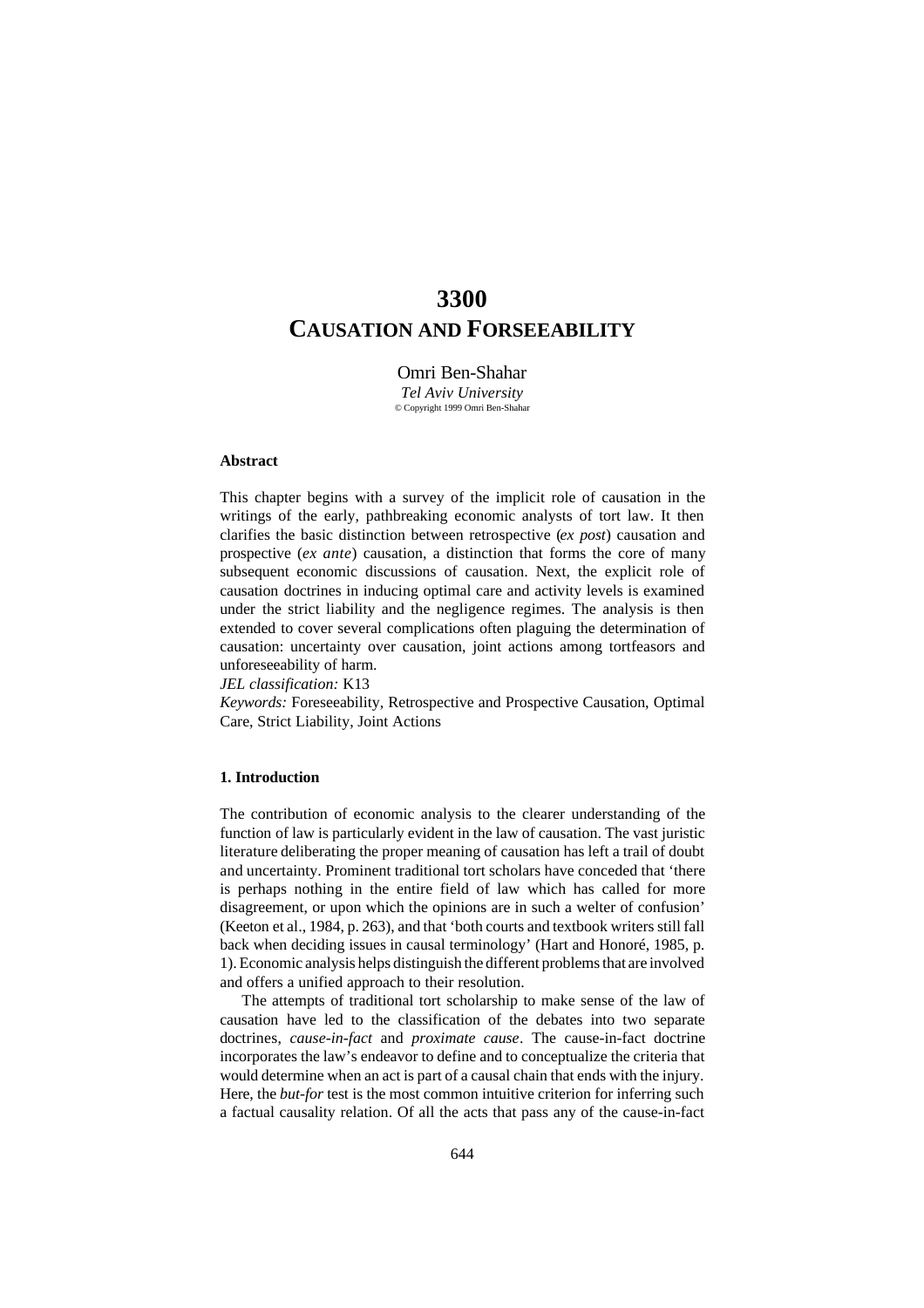tests, the law narrows down the responsibility to those satisfying additional, 'legal', tests, which are mostly embodied in the proximate cause doctrine. Liability is imposed only upon a sub-set of the acts that are causally linked to the injury, those that survive the scrutiny of a variety of normative judgments regarding their proximity to the harmful event. As Cooter (1987) nicely labeled it, the proximity doctrine portrays causation as a 'decaying transitive relation': as the chain of causal inference extends ( $a$  caused b, b caused c, ...'), the relationship between removed links weakens without being destroyed.

The economic analysis of the law of causation illuminates both the cause-in-fact and the proximate cause doctrines. Economic analysis applies positive tools from decision theory and statistics to clarify the definition of a cause-in-fact, and to resolve some of the confusion regarding the relative contribution of a given factor to the harmful consequence. Under the normative economic analysis, the proximate cause doctrine's designated role is to expand or shrink the scope of liability, in order to achieve efficient deterrence.

This chapter is structured as follows: it begins with a survey of the implicit role of causation in the writings of the early, pathbreaking economic analysts of tort law. It then clarifies the basic distinction between retrospective (*ex post*) causation and prospective (*ex ante*) causation, a distinction that forms the core of many subsequent economic discussions of causation. Next, the explicit role of causation doctrines in inducing optimal care and activity levels is examined under the strict liability and the negligence regimes. The analysis is then extended to cover several complications often plaguing the determination of causation: uncertainty over causation, joint actions among tortfeasors and unforeseeability of harm.

#### **2. Causation in Early Economic Analysis of Law**

The original economic theory of tort law deliberately rejected an explicit role for a causation doctrine in determining liability. Coase's (1960) view was particularly resolute in its exclusion of a formal causation element. Coase describes an injury as a result of mutual and symmetric interaction among parties. Like particles that randomly collide with each other in space, actions of individuals may conflict and cause one-sided or mutual harm. Thus, the phrase 'the injurer acted and, when coming across the victim, caused an injury' is interchangeable with the phrase 'the victim acted and, when coming across the injurer, caused an injury'. Both passive and active factors are equally necessary in making the harm occur.

Since liability cannot be placed solely on the basis of causation, as both the injurer and the victim are necessary causes, it ought to be decided according to a cost-benefit analysis, which will determine the identity of the party that can alter its actions more cheaply and avoid the injury. As Calabresi (1970)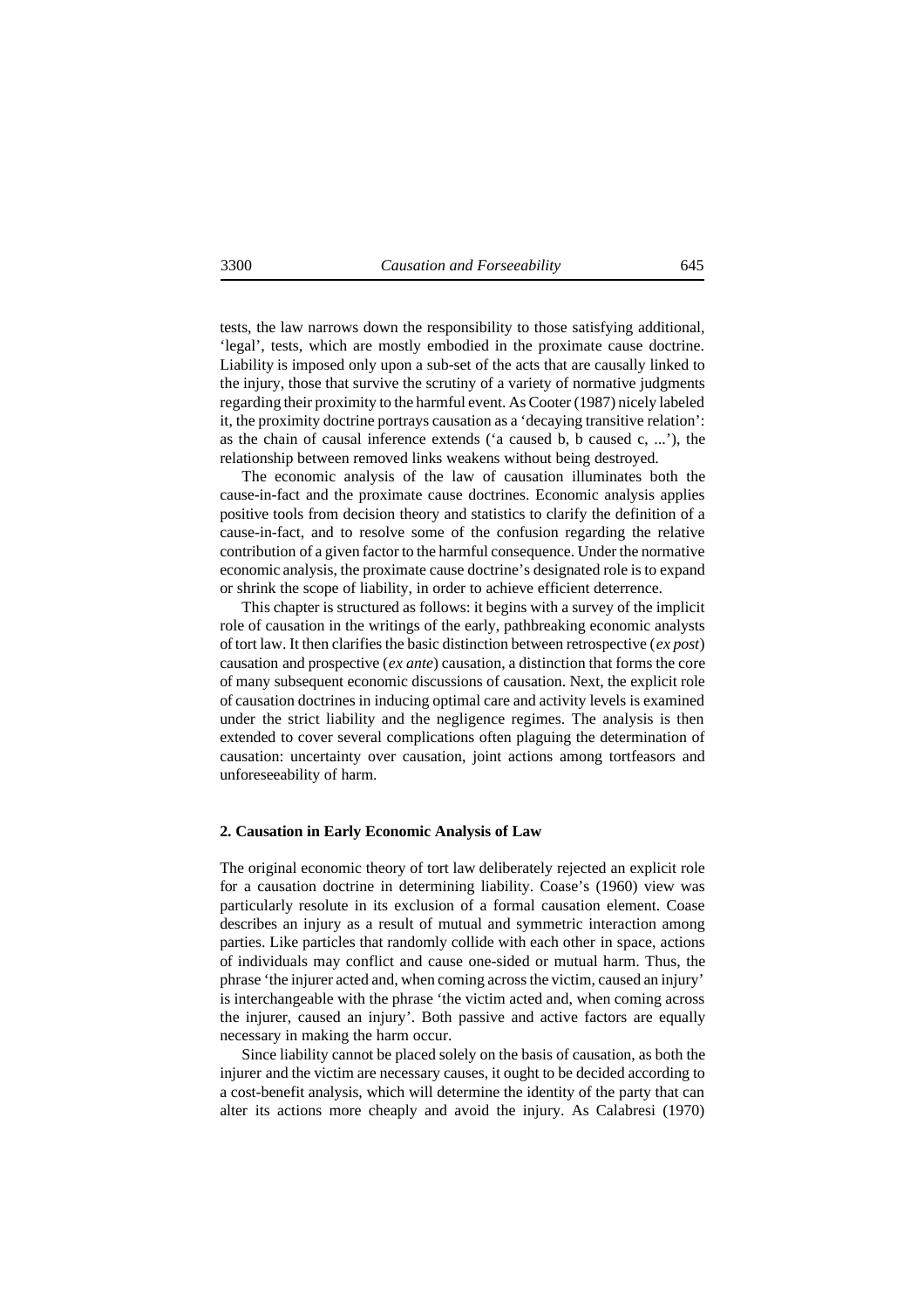explained, for instrumental reasons the least-cost avoider should be singled out as the cause of an injury. The forward looking social objective - minimization of accidents' costs - will be furthered if a party that can prevent an accident with a lower cost than the harm arising from the accident will be regarded as the sole legal cause of the accident and be held liable. Hence, under this view, causation is not a preliminary condition for evaluating liability, but it is the *conclusion* of the evaluation (see Cooter, 1987).

Landes and Posner (1983, 1987, pp. 228-255) have reinforced this view and argued explicitly that causation has no role in determining liability. Inasmuch as the purpose of tort law is to promote economic efficiency, the injurer should be regarded as the cause of an injury when he is the lower-cost avoider of it, and not otherwise. Therefore, they claimed, 'the idea of causation can largely be dispensed with in an economic analysis of torts'. When efficiency analysis is conducted to determine liability, it can be fully pursued without reference to causation. Inefficient behavior is synonymous with causing an expected harm.

The symmetry among the roles of the injurer and the victim, as well as the absence of any independent requirement of causation, became well evident when Brown (1973) formulated his rigorous model of accidents. This model the benchmark for subsequent economic analysis of tort law - assigned symmetric roles to the injurer and the victim, by making the expected harm a function of care levels taken by both. A party's action can raise the probability of harm and, thus, can only be a cause of an *expected harm*.

Thus, in early economic analysis of tort law, cause is reduced to efficient prevention: the assignment of legal cause is dependent solely upon the judgment about the economic efficiency of preventive measures. The inquiry into causation carries no additional message once a cost-benefit analysis of the care choices has been completed. This characterization of causation, which prominent scholars have labeled 'causal minimalism' (see Hart and Honoré, 1985, pp. lxvii-lxxvii), has led authors to argue that causation serves goals other than efficiency (Epstein, 1973, 1979, 1987; Borgo, 1979; Cooter, 1987) or that it merely represents an older method of conducting efficiency analysis (Grady, 1989; Miceli, 1996).

#### **3. Prospective Causation**

Building on the analytical framework of Calabresi (1970) and Brown (1973), subsequent treatments of causation distinguished among two concepts of factual linkage between acts and harms. Calabresi (1975) classified the empirical tests of causality into two types, which he labeled *causal link* and *but-for cause*. Both describe effects of actions on outcomes. An act is a but-for cause if, without it, the injury would not have taken place. In contrast, an act has a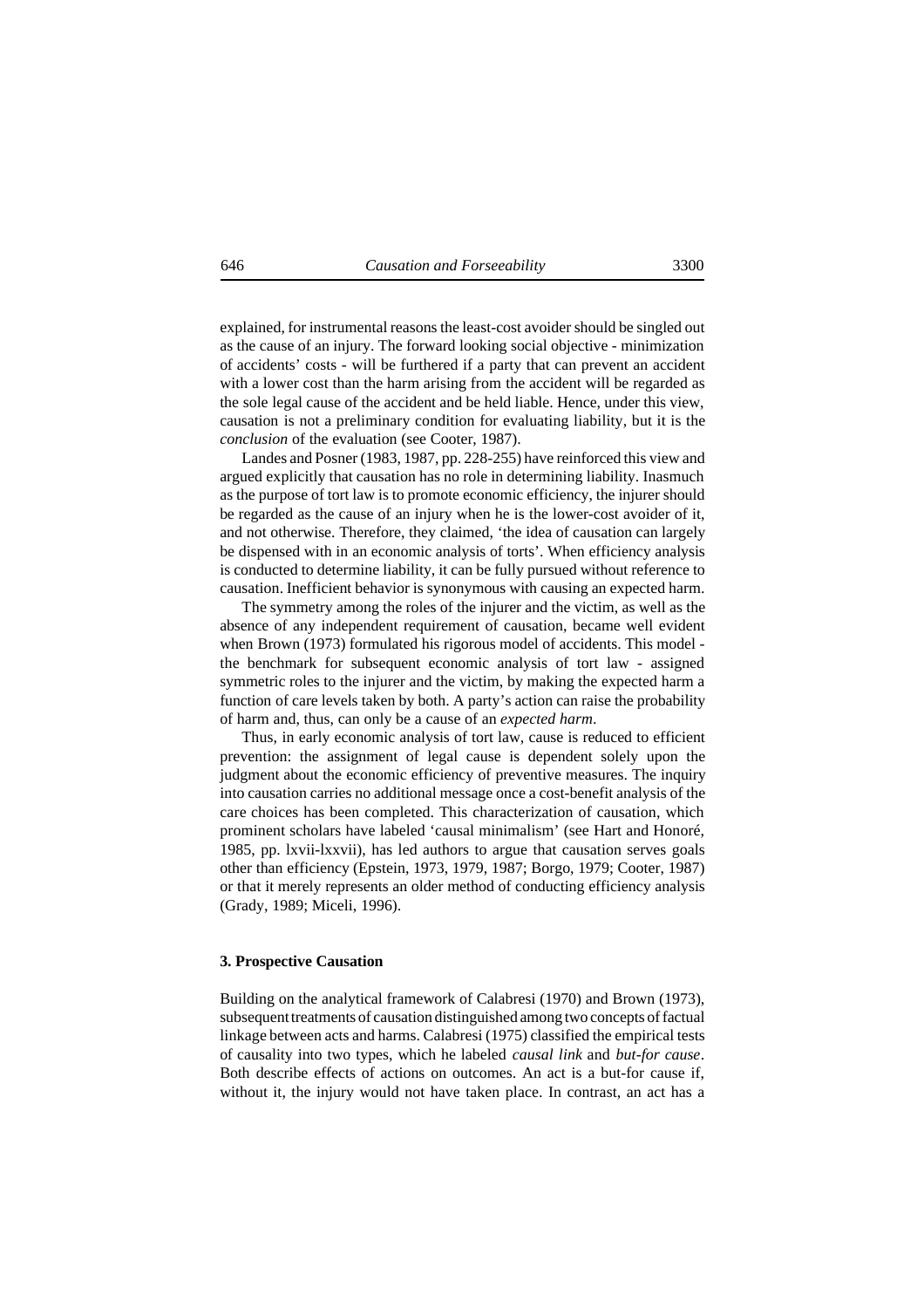causal link to an injury if it increases the probability of its occurrence. As Shavell (1980) later rephrased the distinction, causation can be either retrospective or prospective. Retrospective causation exists if, all else held fixed, but for the action the harmful consequence would not have occurred. Prospective causation exists when an action raises the probability of the harmful consequence. Thus, the distinguishing factor between the two types of causation is the *tim*e perspective of the evaluation. Retrospective causation is backward-looking, answering the counterfactual inquiry of whether the action was a necessary condition for the outcome. Prospective causation, in contrast, is forward-looking, answering the *ex ante* inquiry of whether the action increased the likelihood of injury (see also Rizzo, 1981; Miceli, 1996).

This distinction, and in particular the development of analytical tools to focus on prospective-probabilistic causation, has helped the economic literature advance both in its normative and positive study of the law. In the normative dimension, probabilistic causation became a building block of economic models of tort law. As Shavell (1980, p. 475) has explicitly phrased it, 'the first-best level of care is determined by the cost of taking care and the degree to which lack of care is a *cause of expected losses*'. For an action ('low care') to raise the probability of a consequence ('harm') relative to another action ('high care'), there must be states of the world in which harm occurs only if that action is taken, and not if the other action is taken.

The prospective causation concept has also advanced the positive analysis of tort law. Perhaps the sharpest example of the contrast between retrospective and prospective causation theories, and the clearest application of prospective causation analysis, arises within the family of 'coincidental' accidents cases. In the famous case of *Berry v. Borough of Sugar Notch*, 43 A. 240 (1899), an excessively speeding streetcar happened to arrive at a point along its route just when a tree fell above that point, and struck it. A strict retrospective causation inquiry would have identified the action of speeding as a but-for cause, since the accident would not have occurred had the streetcar travelled more slowly. Applying the traditional retrospective approach, the court sensed the illogic of assigning liability for such an arbitrary episode, thus had to resort to elusive concepts such as 'coincidental harm' or 'abnormal risk' in order to screen such results and derive a general principle that will restrict the scope of liability. In contrast, under prospective causation inquiry the action of speeding is recognized to have not affected the likelihood of harm of the type that occurred. *Ex ante*, a tree can fall at any point along the route, and the speed at which the vehicle is moving does not increase its probability of being hit. The result that the court reached can be easily aligned with the logic of prospective causation. (See Honoré, 1983, pp. 50-55, for early applications of the prospective causation concept.)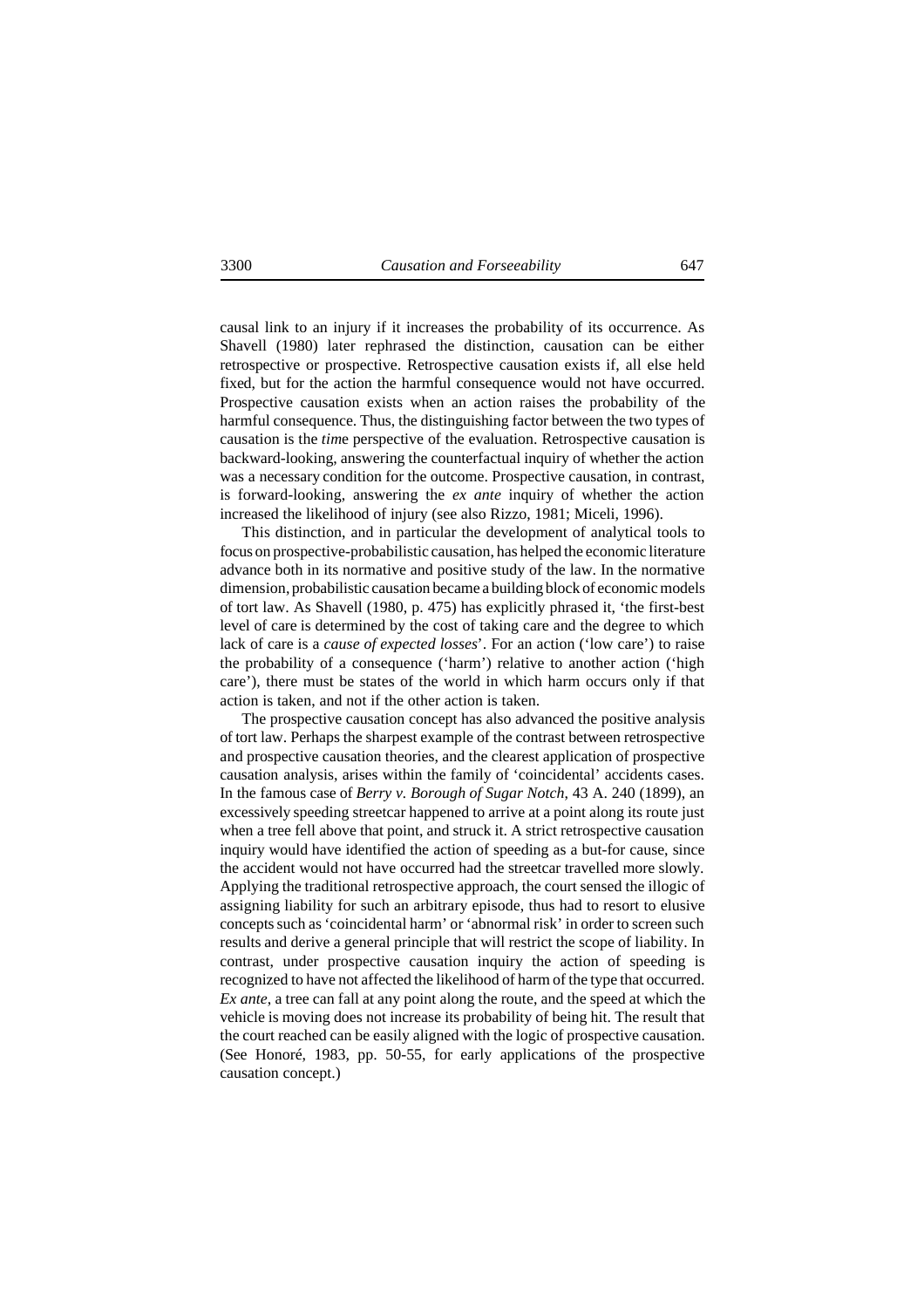#### **4. Causation and Socially Optimal Care**

The causation requirement, although not an explicit element in the ordinary economic model of tort law, can be isolated and characterized in economic terms. The basic proposition made by Shavell (1980, 1987, pp. 105-126), and reiterated by Rizzo (1981), Landes and Posner (1983, 1987) and Cooter (1987), claims that the desirability of any precautionary action should be determined only with reference to states of the world in which failure to take the action would lead to greater expected losses. In determining the level of care that is optimal, the benefits of care should be balanced against its costs. But whereas the costs of care accrue before the ensuing state of the world materializes and regardless of the actual state of the world that will materialize, the benefits of care arise only in those states in which taking care reduces harm. For example, in the case of *City of Piqua v. Morris*, 120 N.E. 300 (1918) the defendant failed to take sufficient measures against floods. However, a particularly severe flood occurred, one that even appropriate precautions would not have withstood. Thus, in evaluating the desirability of anti-flood measures, only the chance for moderate floods should be counted.

The idea that care can be cost-justified only with reference to states of the world in which it can reduce the harmful consequence was formulated by Shavell (1987, pp. 118-121) in causation terminology. Shavell defined care (or lack thereof) to be a *necessary cause* of harm if, given some state of the world, a different level of care would have led to a different level of expected harm. He then proceeded to show that the socially optimal level of care depends only on states of the world in which the injurer's care would be the necessary cause of any losses that occur.

In order to examine the extent to which liability rules can implement optimal care, a causation restriction was formally introduced to the structure of liability rules. Shavell's (1980) concept of the *scope of liability* incorporates the causation restriction. The scope of liability is defined as the set of states of the world under which liability can be applied. The scope of liability is said to be restricted if, given a harmful consequence, there are some states of the world in which the injurer is not held liable. The scope of liability will be unrestricted if, anytime there is a harmful consequence, and no matter what state of the world surrounded it, the injurer will be held liable. The design of a liability regime includes, in addition to the determination of due care (in negligence) and the magnitude of liability (both in strict liability and in negligence), the determination of the scope of liability. If an act is not a necessary cause of the injury, the injury may be left outside the actor's scope of liability.

Adding the determination of a scope of liability into the analysis nicely extends the early economic models, by capturing the effects of conditions beyond the control of the human actors. When the probability or magnitude of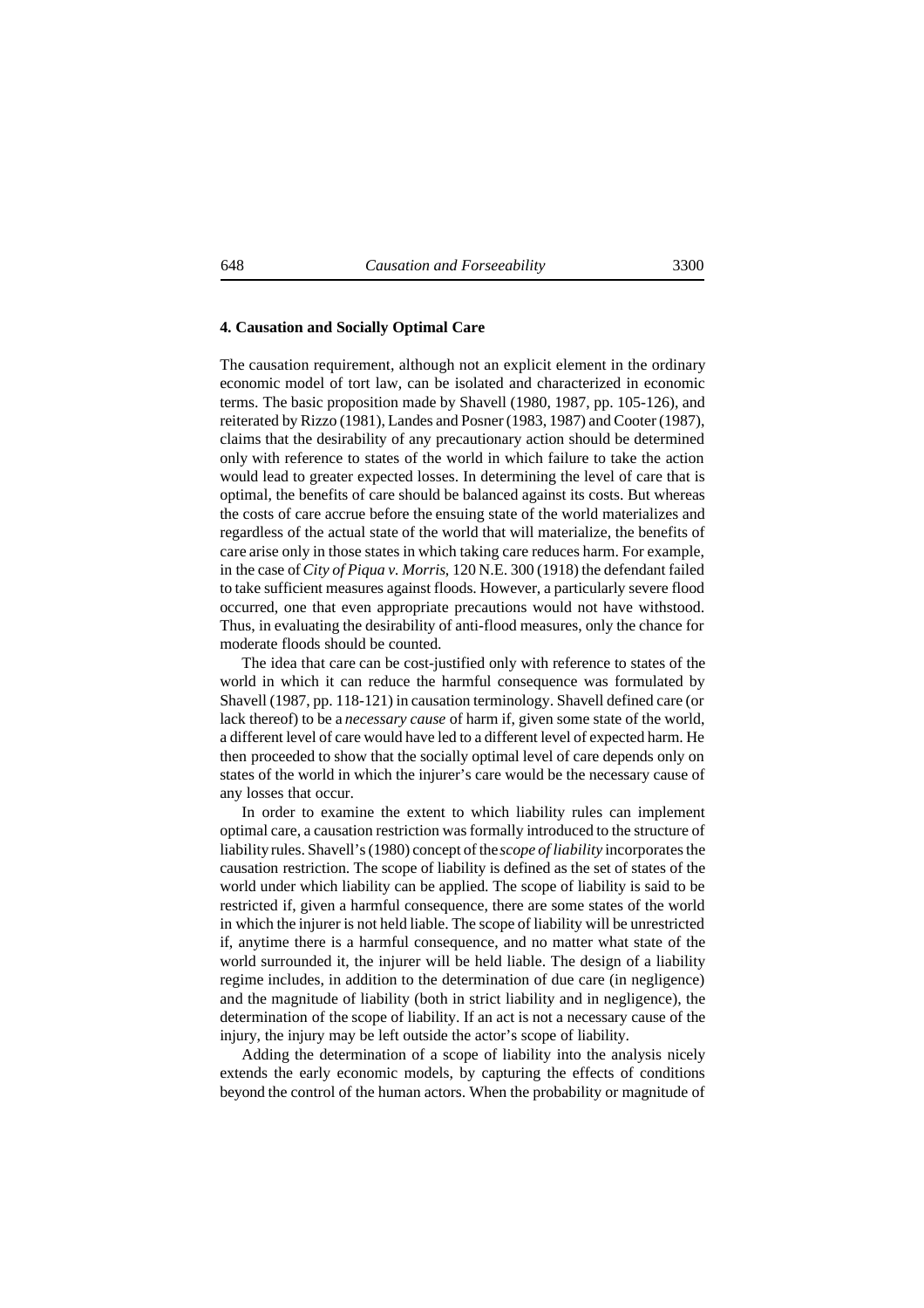injuries depend upon external conditions, analyzing such conditions within the formal structure of liability rules is necessary.

#### **5. Causation Under Strict Liability**

Under strict liability, courts have to determine the magnitude of liability and its scope. Assuming the magnitude of liability equals the victim's actual harm, what remains to be determined is whether the accident is to be included within the scope of liability. Two principal propositions can be made regarding the incentive effects of the determination of the scope of liability:

#### *5.1 The Effect of the Scope of Liability on the Level of Care*

The injurer will have optimal incentives to take care as long as the scope of liability includes *at least* all the states of the world in which the injurer's care is a necessary cause of the harm. If the scope of liability is too restricted, and does not include all the states in which the injurer could alter the harmful consequence with its care, then the injurer will have insufficient incentives to take care. In this case, the injurer will ignore some of the social benefits of its care - the reduction in expected harm occurring in states of the world outside the scope of liability - and will underinvest in care. If, in contrast, the scope of liability is optimally restricted, and includes only states of the world in which the injurer's care is a necessary cause, the injurer will bear only the increment in expected losses due to its actions, and will have optimal incentives to take care. Similarly, if the scope of liability is unrestricted, so that whenever harm occurs, and regardless of the state of the world, the injurer is held liable, the injurer will engage in optimal care. Notice that an unrestricted scope of liability does not, in itself, distort the injurer's incentives to take care. Even if the injurer is liable for harms which its care could not have prevented, it will *not* exercise excessive care. Taking more care will not prevent the harm in the states of the world in which care is not a necessary cause, and thus will not reduce its expected liability. Hence, the injurer's incentives to take care can be distorted only by an overly-restricted scope of liability, not by an unrestricted one (see Shavell, 1980, 1987, pp. 105-110; Landes and Posner, 1987, p. 236).

#### *5.2 The Effect of the Scope of Liability on the Level of Activity*

If the scope of liability is too restricted, and does not include all the states in which the injurer's care is a necessary cause, it was already established above that underinvestment in care will arise. This underinvestment can also lead to excessive incentives to engage in the activity, as the injurer will not bear the full 'externality' of its activity. The cost of engaging in the activity is reduced by the incremental reduction in the investment in care and by the incremental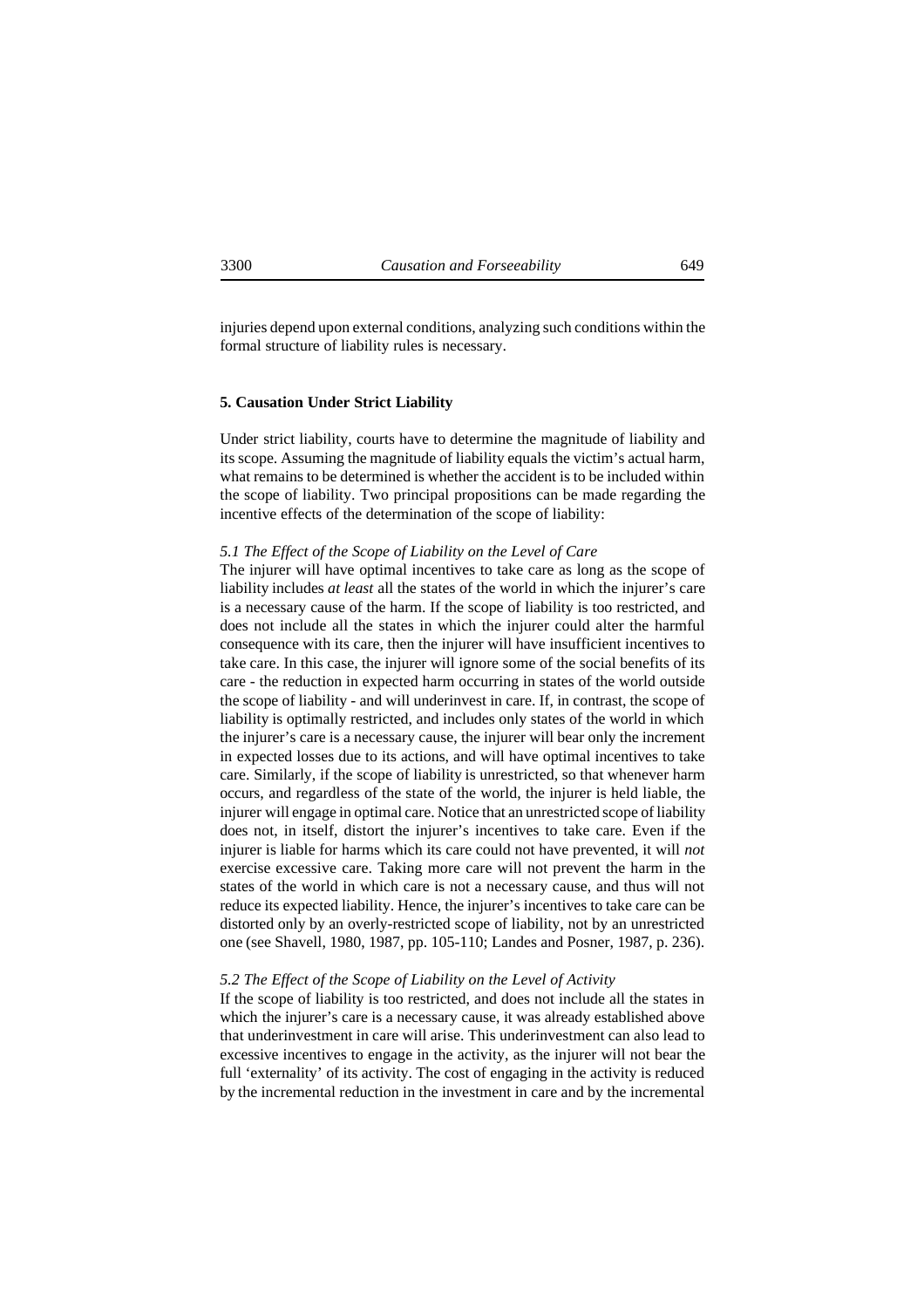reduction in the expected liability and, thus, an injurer may engage in an activity even when it is undesirable from a social point of view. Similarly, if the scope of liability is too broad or unrestricted, it may discourage an injurer from engaging in a socially desirable activity. Although the injurer who faces an unrestricted scope of liability will not take excessive care, the injurer will face an inflated expected liability. As Shavell (1980, 1987, p. 108) has termed it, the injurer may find the unrestricted scope of liability to be 'crushing'. An activity that is worthwhile may be deterred by imposing upon the actor costs of losses that would have been occasioned regardless of this activity. For example, if a car manufacturer is held liable for accidents arising from bad conditions of roads, such that cannot be avoided by extra prevention devices in the car's design, it may be led to reduce the volume of production. Hence, for injurers to engage in optimal levels of activity, courts have to restrict the scope of liability appropriately, which, according to some (for example, Burrows, 1984), may demand too much sophistication from the legal system, and, according to others (for example, Wright, 1985) does not reflect prevalent causation doctrines.

#### **6. Causation Under the Negligence Rule**

Under the negligence rule, courts have to determine the level of due care, the magnitude of liability and the scope of liability. Assuming that the magnitude of liability equals the victim's actual harm, what remains to be determined is which harms should be factored into the determination of the standard of due care, and under what states of the world the accident is to be included within the scope of liability. Shavell (1980, 1987, pp. 105-121) has made the following propositions concerning the incentive effects of causal determinations:

#### *6.1 The Determination of the Optimal Standard of Care*

The due level of care should equal the optimal level of care, as determined by considering the effect of care only in circumstances in which care is a necessary cause - that is, only in states of the world in which taking care would reduce harm. Care that has no bearing on the occurrence of harm should be excluded from the negligence standard.

#### *6.2 The Effect of the Scope of Liability on the Actual Level of Care*

Once a standard of due care is set, the scope of liability has only limited incentive effects. Whether the scope of liability is optimally restricted (to include only states of the world in which the injurer is the necessary cause), or whether the scope of liability is too broad or unrestricted, the injurer will take the due level of care (assumed to be set optimally). Further, unlike the activity-crushing effect of strict liability, under the negligence rule an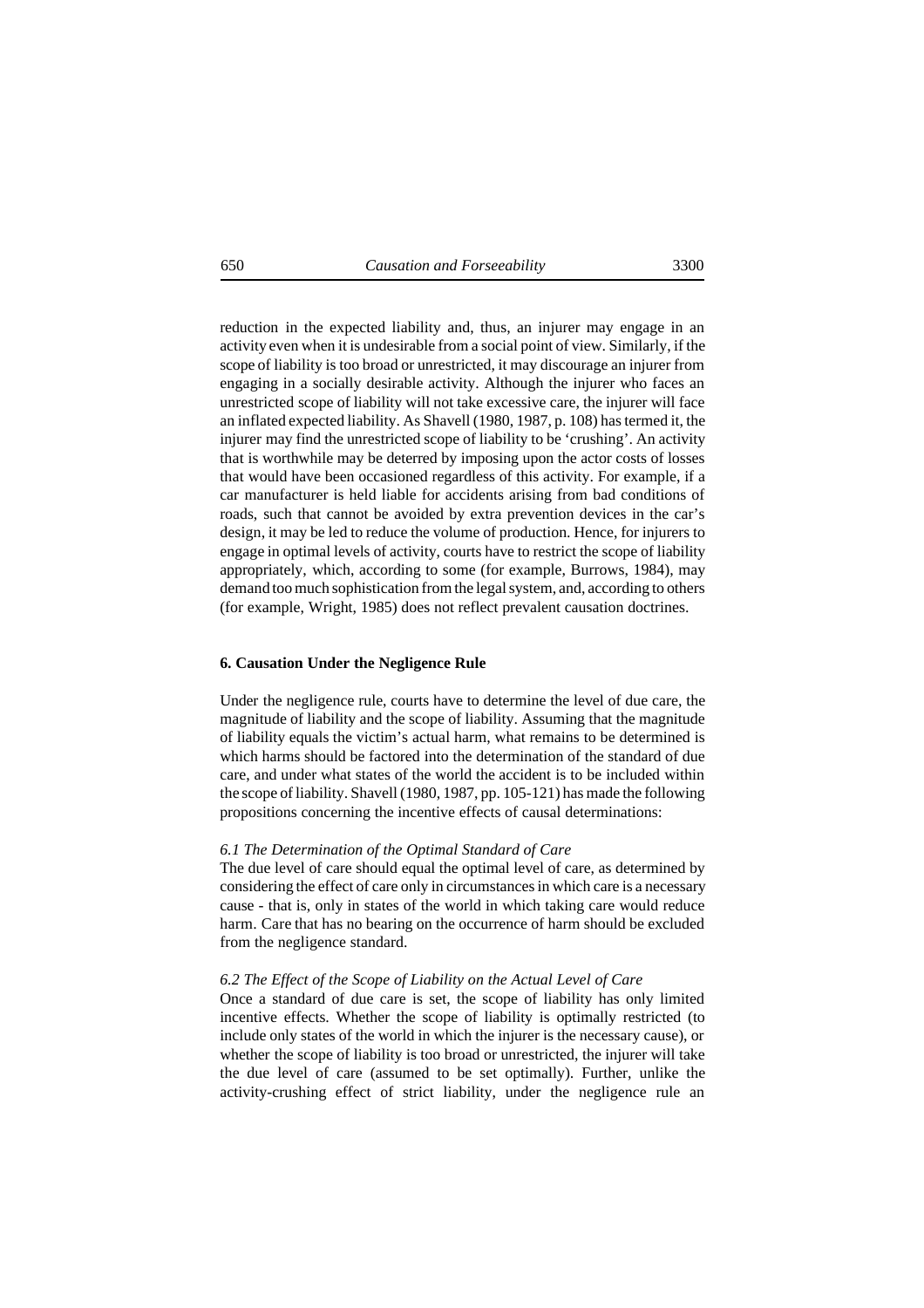unrestricted scope of liability does not necessarily deter the injurer from engaging in the activity. The injurer is induced to take due care and thereby avoid liability, and thus becomes indifferent as to the actual scope of liability (Landes and Posner, 1983, 1987, p. 236). As long as the exaggerated scope of liability does not boost the level of due care, it has no adverse incentive effects *per se.* In contrast, if the scope of liability is too restricted, and does not include all the states in which the injurer's care could have reduced harm, the injurer may (but not necessarily) be led to take too little care. The injurer will compare the cost of due care to the cost of liability in its inefficiently restricted scope. If the cost of liability is smaller, the injurer's incentives to take due care will be distorted.

#### *6.3 The Scope of Liability in an Imperfectly Operating Negligence System*

Inasmuch as the application of the negligence rule is plagued with error and uncertainties, it contains an element of strict liability (the injurer may bear liability even if he were not negligent). In this case, the unrestricted scope of liability can have the crushing effect that is associated with the operation of a strict liability rule (Shavell, 1980, 1987, p. 108), Landes and Posner, 1983, 1987, p. 236).

Even after Shavell's (1980) analysis of the optimal scope of liability, showing that liability should be restricted only to accidents that would not have occurred had the injurer employed due care, most economic models of negligence, including part of Shavell's (1987) book, continued to implicitly assume that the scope of liability is unrestricted, and that liability turns solely upon the injurer's negligence. That is, if the injurer were negligent, no matter how slight its deviation from due care, it is liable for any accident that arises, including accidents that additional care would not have prevented. Grady (1983, 1984, 1989), Kahan (1989) and Marks (1994) have shown that the analytical framework which assumes unrestricted scope of liability is not in line with either tort doctrine or optimal incentive design. To adhere to Shavell's analysis and restrict the scope of liability so that it includes only accidents that were caused by the injurer's negligence, would imply that an injurer who takes less than due care is not liable for every harm that arises, but only for those harms which would not have arisen had the injurer taken due care. Thus, if the injurer takes slightly less than due care, the proper scope of its liability would include only the (slight) incremental harm that occurred due to this deviation, and will not include all harms that would have occurred anyway. In the ordinary case in which care reduces the *probability* of an accident but not its magnitude, if the accident occurs the negligent injurer will have to pay damages with a probability less than one.

Using Kahan's (1989) illustration, suppose the proper height of a fence surrounding a stadium is 10 feet, and the field owner erects a fence of 9 feet. If a ball flies over the fence and causes harm, the scope of liability should be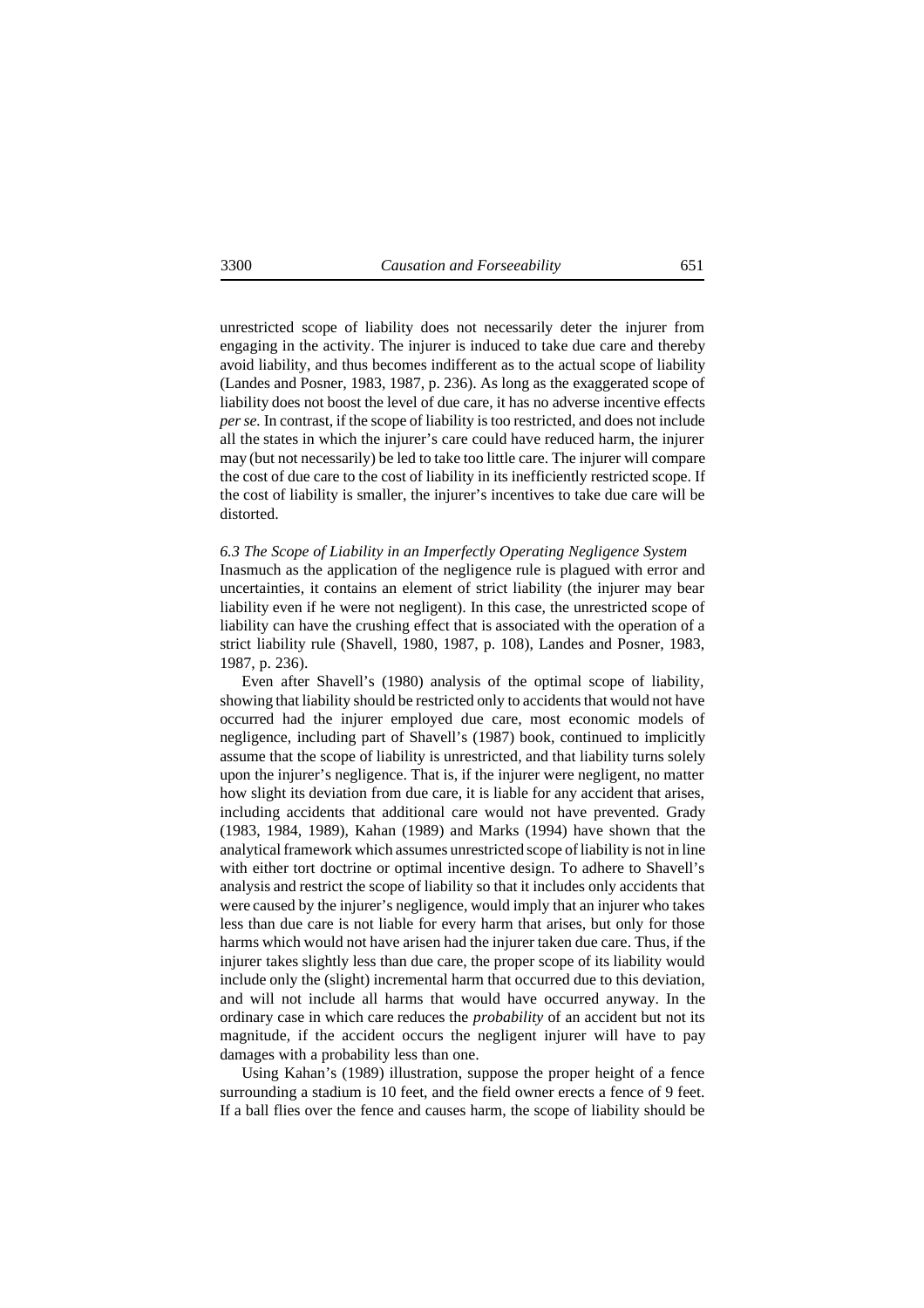(and, as a matter of common law, is) restricted to those accidents caused by balls flying over the fence at heights between 9 and 10 feet. Only those accidents are caused by the field owner's negligence. Making the field owner liable for all harms caused by flying balls, including those that fly at heights exceeding 10 feet, would mean imposing an unrestricted scope of liability.

Until Kahan (1989) exposed it, most economic models managed to conceal their incorrect characterization of the scope of liability. The reason these models successfully overlooked this restriction relates to the discussion above, which suggested that in the case of a perfectly operating negligence system an exaggerated scope of liability does not have a distorting effect. Since the perfect-information models of negligence find that the injurer will have the proper incentives to take optimal care even under the exaggerated scope of liability regimes, and since there is no crushing of activity effect, they suppress the significance of the exaggerated scope of liability. But, as Kahan clearly demonstrated, an unrestricted scope of liability will have different incentive effects from an optimally restricted scope of liability in cases in which the application of the negligence rule is plagued with information imperfections.

Grady and Kahan's analyses also suggest that the proper characterization of causation should eliminate what is otherwise considered a prominent feature of the negligence rule: the discontinuity of the injurer's cost function at the point of due care. This feature of discontinuity plays an important role in models analyzing injurers' behavior under uncertainty (see, for example, Craswell and Calfee, 1986; Shavell, 1992; Ben-Shahar, 1995). If the injurers' cost function is continuous, as Grady (1989), Kahan (1989), and Cooter (1989b) have demonstrated it to be, the incentive to deliberately engage in excessive care, to ensure compliance with the uncertain legal standard, is significantly diminished.

#### **7. Uncertainty over Causation**

When an injury occurs, its origin may be ambiguous. Several reasons may account for the uncertainty. First, it may be that separate factors created similar risks simultaneously, and the actual injury cannot be clearly traced to any one of them. Second, it may be that the injury manifested itself a long period after the risk was created or the accident occurred, in which case the cause is difficult to identify. The principal question that needs to be addressed in the face of causal uncertainty is *under what conditions should a party be liable for injuries that are uncertain to have been caused by its actions*?

Two basic approaches to liability in the face of uncertainty over causation can be proposed. The first approach applies an all-or-nothing criterion to determining liability. An all-or-nothing criterion holds that either there is no liability or, if liability is imposed, then it equals the full losses of the victim.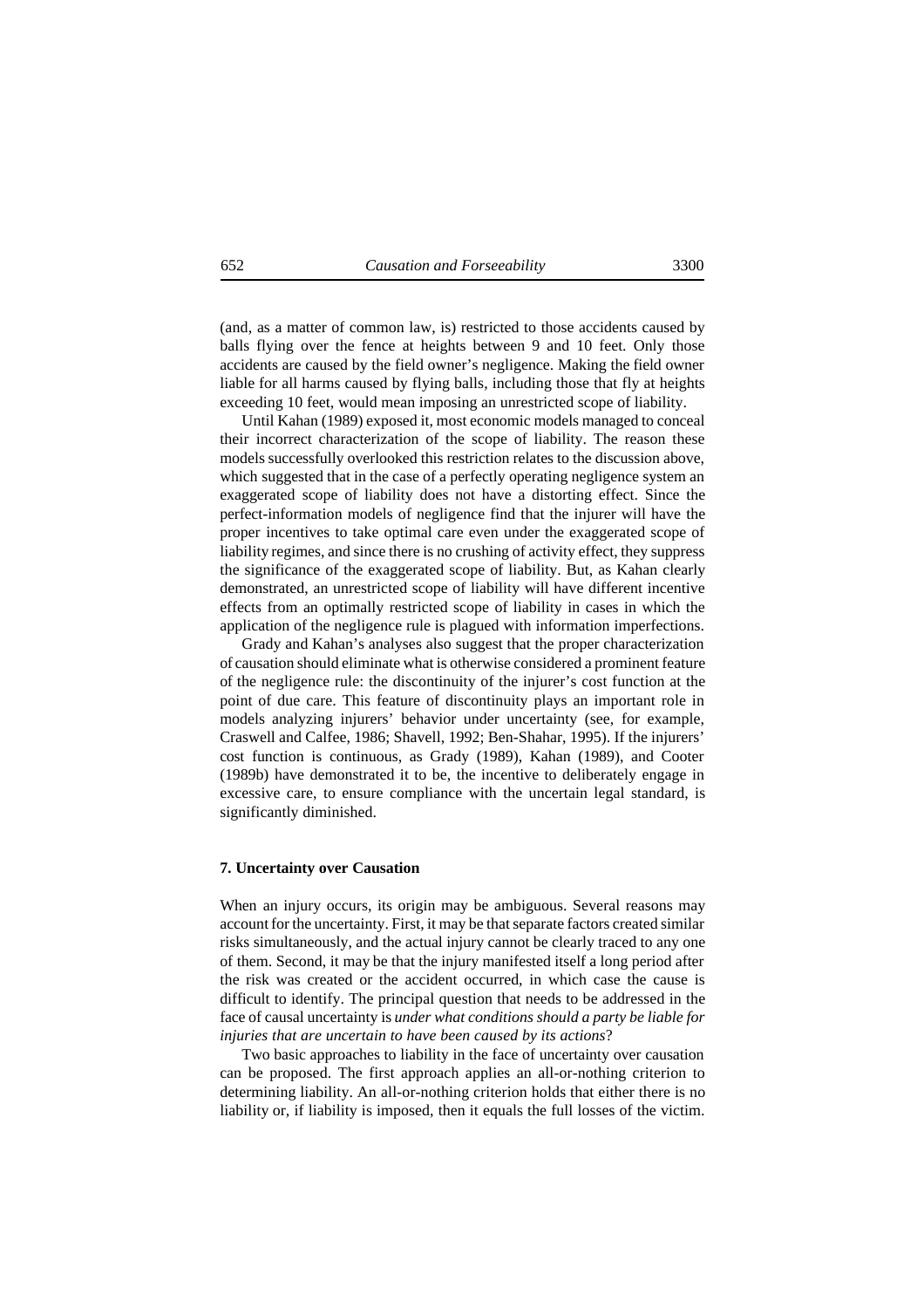The most common all-or-nothing criterion is the threshold probability rule, under which full liability is imposed upon the defendant if the probability that it caused the accident exceeds a threshold level. Potentially, any threshold can be set, including one that would require proof of causation exceeding any reasonable doubt. However, the prevalent doctrine applying the threshold probability rule is the 'preponderance of the evidence' standard of many common law jurisdictions, which incorporates a threshold probability of 50 percent. (In some cases the law reverses the burden of proof and presumes that the defendant is the cause of the injury. Then, the defendant needs to satisfy the 50 percent threshold in proving that he is not the cause of the injury.)

The second approach to resolving uncertainty over causation incorporates a proportional liability criterion. Under this approach, whenever there is a positive probability that the defendant caused the injury, liability will be imposed, but its magnitude will be reduced proportionally to account for the uncertainty. The most common proportional rule, known as the 'market share' approach, sets the defendant's liability equal to the actual harm multiplied by the probability that the defendant caused the injury.

Traditionally, the law of torts has been governed by the first approach of all-or-nothing. Full liability is assigned to a party whose acts are assessed to be a substantial factor in bringing about the harm. A 'preponderance of probabilities' - a threshold of 50 percent - is required for imposition of liability, and without it no liability is inflicted. However, beginning in the 1980s, and coming as a response to the onslaught of mass exposure or catastrophic injury torts, American courts have been more willing to apply the second approach. In the case of *Sindell v. Abbott Laboratories* 607 P.2d 924 (1980), which involved the mass disaster of the DES drug, the court determined each manufacturer to be liable for a fraction of every victim's harm, with liability determined in proportion to the manufacturer's market share. The debate over the market share doctrine has since occupied many branches of tort scholarship, including law and economics. The next two sections examine the economic justifications for the two approaches.

#### **8. The Case for Threshold Probability Rules**

The first systematic analysis applying economic methods to compare the two liability approaches was presented by Kaye (1982), who proposed to show the superiority of the 50 percent threshold probability rule over any other threshold probability rule as well as over the proportional approach. Kaye's argument is based on the assumption that in situations of uncertainty over causation the social objective of tort adjudication is to minimize the *ex post* costs of erroneous liability decisions. Ignoring any *ex ante* incentive effects that the rules may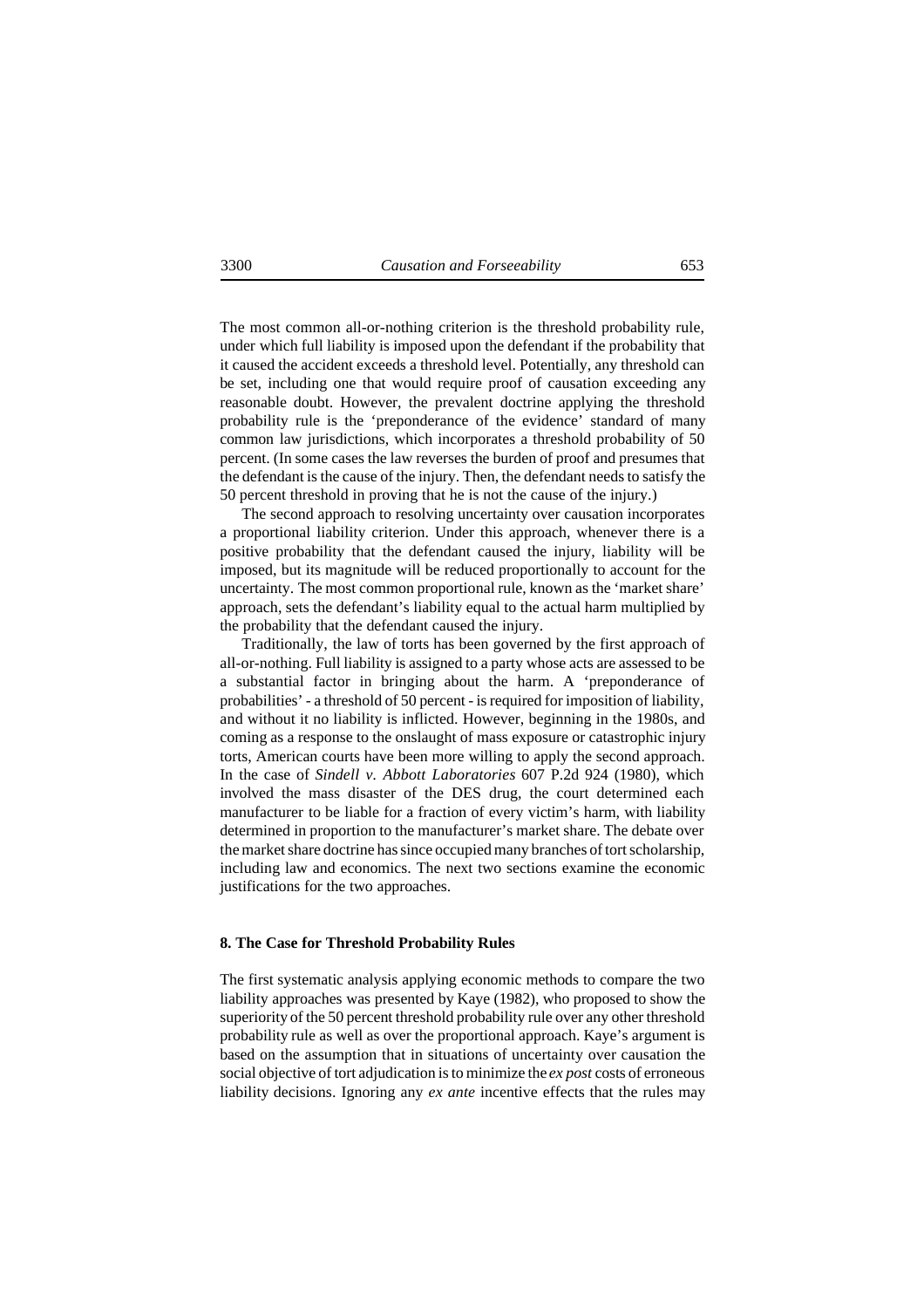have, and assuming that the two types of potential errors courts could make false positives and false negatives - are just as costly, Kaye shows that the 50 percent threshold rule is the error-minimizing one. To illustrate the essence of Kaye's argument, consider a case in which the harm is \$100 and the probability that the defendant caused it is 40 percent. Under the 'preponderance of the evidence' rule, the defendant will not be liable, and the expected error costs will equal \$40 (there is a 40 percent chance that the defendant is truly the tortfeasor, in which case it underpays by \$100, for an expected error cost of  $0.4 \times $100 =$ \$40). In contrast, if the court applies the proportional liability rule and sets the defendant's liability at \$40, the expected error costs will be \$48 (there is a 40 percent chance that the defendant is truly the tortfeasor, in which case it underpays by \$60, for an expected error cost of  $0.4 \times $60 = $24$ ; and there is a 60 percent chance that the defendant is not the tortfeasor, in which case it overpays by \$40, for an expected error cost of  $0.6 \times $40 = $24$ ; the sum of the expected costs of the two possible errors is  $$24 + $24 = $48$ .

The all-or-nothing feature embodied in the threshold liability rule has an additional potential advantage, suggested by Levmore (1990), of reducing the degree of uncertainty. If uncertainty is assumed to be endogenous, and to vary according to the incentives of the parties to bring evidence to court, then the liability approaches can be compared with respect to the degree of uncertainty they generate. Here, Levmore claims, a high threshold probability will produce the most evidence and lead to the least uncertainty. When uncertainty is great and tortfeasors are difficult to identify, plaintiffs face a complete denial of recovery under a threshold rule that sets a sufficiently high threshold probability. This will induce plaintiffs to invest more in developing evidence and identifying the true injurers. In contrast, under a market share regime plaintiffs need not invest in identifying the true injurers, since they are fully compensated regardless of the degree of uncertainty. (Of course, if the defendant, rather than the plaintiff, were assumed to be the party that can develop superior evidence, then a market share rule will give the defendant the greatest incentives to bring evidence.) Again, ignoring the *ex ante* incentive effects of the rules and focusing on the *ex post* characteristics of the adjudicatory regime, a case is made for the threshold probability rule.

Apart from minimizing uncertainty and the *ex post* costs of uncertainty, the threshold probability approach may offer the additional advantage of reducing administrative costs. As Shavell (1987, p. 117) suggests, there are three distinct reasons that the administrative costs will likely be higher under the proportional liability approach. First, the volume of cases is likely to be higher under the proportional liability approach, because actions in which the probability of causation is less than the threshold could be brought. Second, more defendants could be sued in a typical case under the proportional approach, raising the costs of litigating the case. And third, litigation under the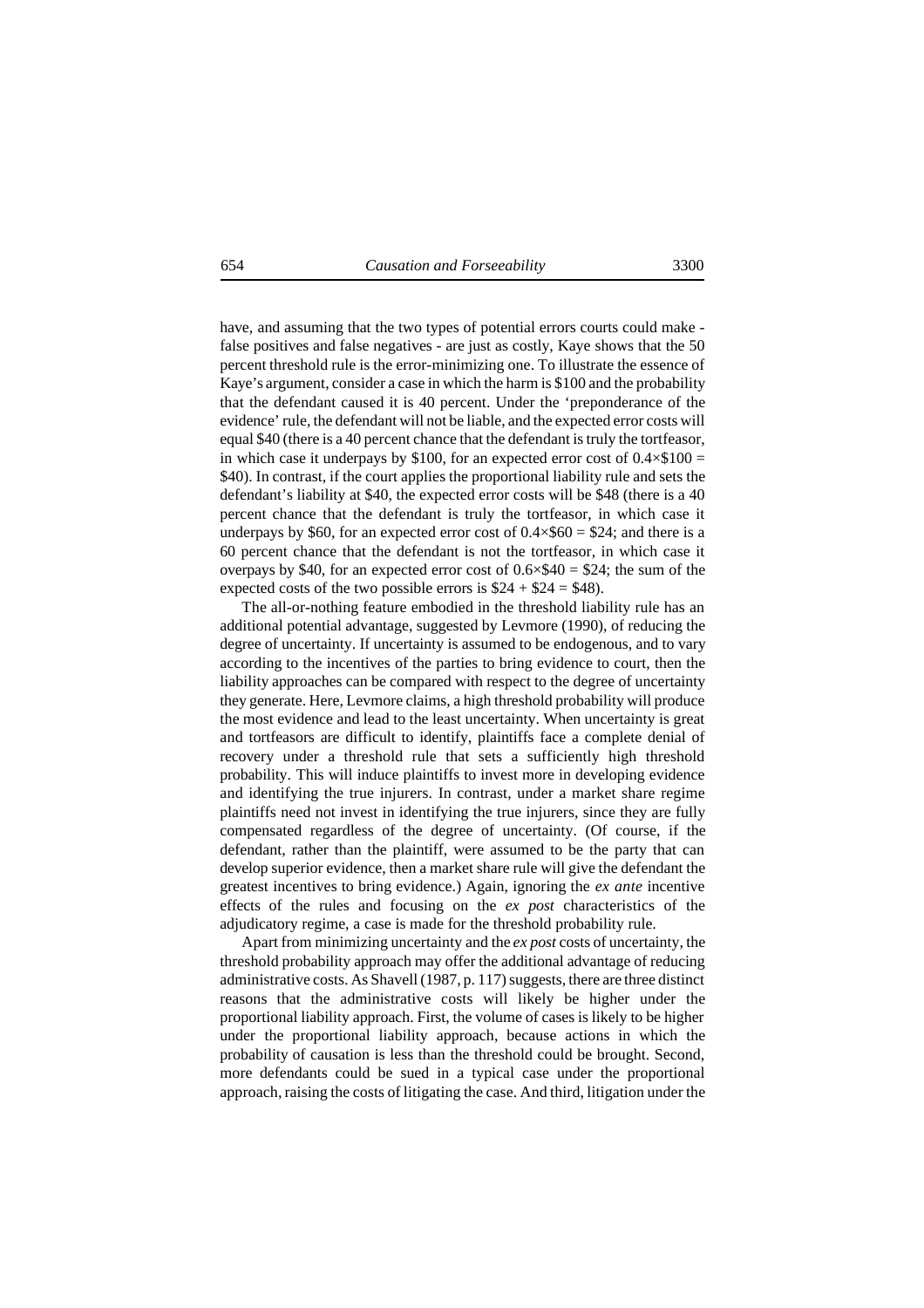proportional approach requires the added judicial determination of the precise probability of the defendant being the cause of the injury, whereas under the threshold probability approach the only thing that matters is whether the probability of causation exceeds the threshold. Some of these excess costs may be diminished under the enforcement regime that Rosenberg (1984) has proposed, which borrows features from 'public law', such as class actions, damage scheduling, and insurance fund judgments.

#### **9. The Case for the Proportional Liability Rule**

An economic analysis purporting to show the potential superiority of the proportional rule was presented by Shavell (1985, 1987, pp. 115-118, 123-126). Shavell evaluated the effects of the two approaches with respect to a different social objective from the *ex post* error-costs minimization criterion. Adopting an *ex ante* focus, Shavell took the objective of liability regimes to create optimal deterrence, that is, the minimization of accident losses. In this perspective, legal errors do not involve a welfare cost per se, and their minimization could perhaps be taken as a measure of fairness but not as a proxy for optimal deterrence (see also Kaplow, 1994). Once embracing the social objective of optimal deterrence, Shavell has managed to demonstrate that the proportional liability approach is the superior method of inducing socially desirable behavior.

The main propositions made by Shavell are as follows. First, the threshold probability criterion distorts the incentives of parties to take care. If the probability of causation is systematically below the threshold probability, the party will face too little liability and will take less than optimal care. This problem of underdeterrence under the conventional threshold probability rule was labeled by Levmore (1990) and Farber (1990) as the problem of *recurring misses*. For example, if the probability of a party being the cause of a typical injury is systematically 40 percent (as in the case of a manufacturer holding a 40 percent share of the market for a harm-causing product), the party will always escape liability under the 50 percent threshold rule. The net of liability will miss this party repeatedly. Thus, the party will have no incentives to take care. The underinvestment result arises both under the negligence rule and under strict liability (see also Landes and Posner, 1987, pp. 263-269; Robinson, 1985).

Similarly, if the probability of causation is systematically assessed above the threshold, the injurer may have excessive incentives to take care. This distortion will arise under a strict liability regime, since the injurer will pay for all losses, more than it actually causes. The injurer may take excessive care for a subtle reason. Since the injurer pays for all losses only if he is determined to by the likely cause, the injurer will have the incentive to reduce the chance that this determination would be made. By taking excessive care, the injurer may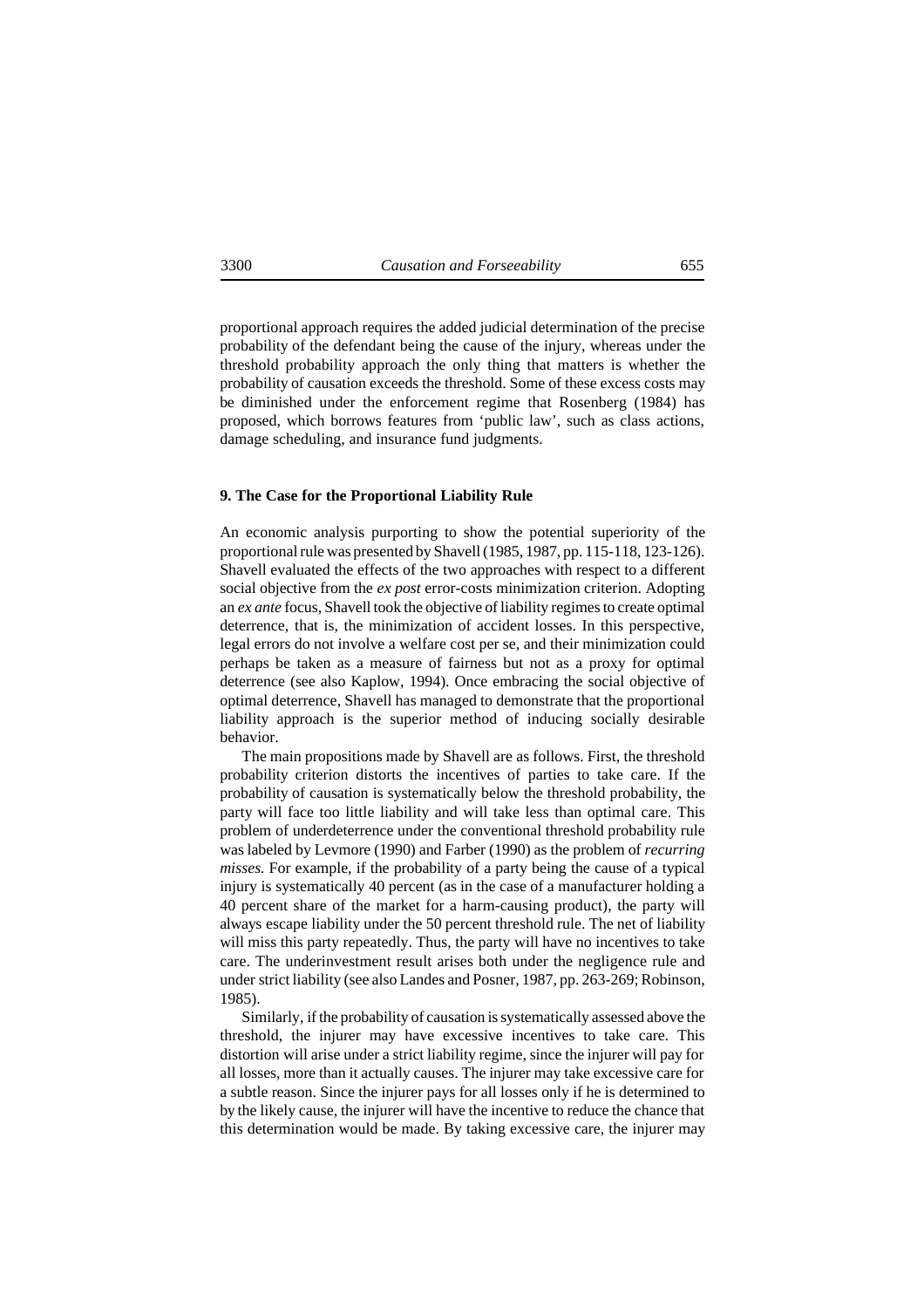be able to reduce the posterior probability that he will be designated as the likely cause of the injury. That is, extra care may shift the preponderance of probabilities, and clear the injurer from liability altogether. Notice that this overinvestment result will not arise under a negligence regime, since the injurer will take due care and will avoid the excessive liability (unless, of course, the level of due care is ill-defined). This is another illustration of the general proposition discussed in Section 6 above, which claimed that an unrestricted scope of liability - that is, liability for consequences that a party did not cause does not in itself lead to distorted incentives, and only enhances the motive to take due care under a negligence regime.

In contrast to the distorted outcome under the threshold probability rule, the proportional liability approach leads to socially optimal levels of care (see Delgado, 1982; Rosenberg, 1984; Shavell, 1985, 1987, pp. 115-118; Levmore, 1990). The injurer faces expected liability equal to the expected loss associated with its behavior, and will behave as it would in the absence of uncertainty over causation. For example, a manufacturer who causes 40 percent of the harms of a particular type will pay for losses in every case, including the 60 percent of the cases which it did not cause. But in every case its liability will equal 40 percent of the individual harm, thus it ends up bearing liability of 40 percent of the total harm, equal to the fraction it caused.

Another important proposition made by Shavell concerns the incentives of parties to engage in the activity that produces the harm. Again, the threshold probability rule distorts *ex ante* incentives. When the probability of causation is systematically above the threshold, the injurer will be overdeterred from engaging in activity under the strict liability regime. (Under the negligence rule the injurer takes due care and escapes liability, thus engages in the same level of excessive activity as it does in the absence of uncertainty over causation, see Shavell, 1987, pp. 21-32). Likewise, when the probability of causation is systematically below the threshold, the injurer escapes liability and, as a result, engages in excessive levels of activity, both under negligence and under strict liability. In contrast, under the proportional liability rule, the injurer's incentives to engage in the activity are the same as they would be in the absence of any uncertainty over causation.

Several authors have argued that the market share approach may lead a free-rider problem which will cause underinvestment in care. Marino (1991) demonstrated that care practiced by one firm produces benefits to other firms. By reducing the probability of harm associated with its products, a firm produces a positive externality captured by the other firms in the form of reduced expected liability. That is, each firm will underinvest in care because it bears the cost of care in full but can appropriate only a share of its benefits. The magnitude of this underinvestment will diminish as the firm's market share increases, and the underinvestment problem will disappear if the firm is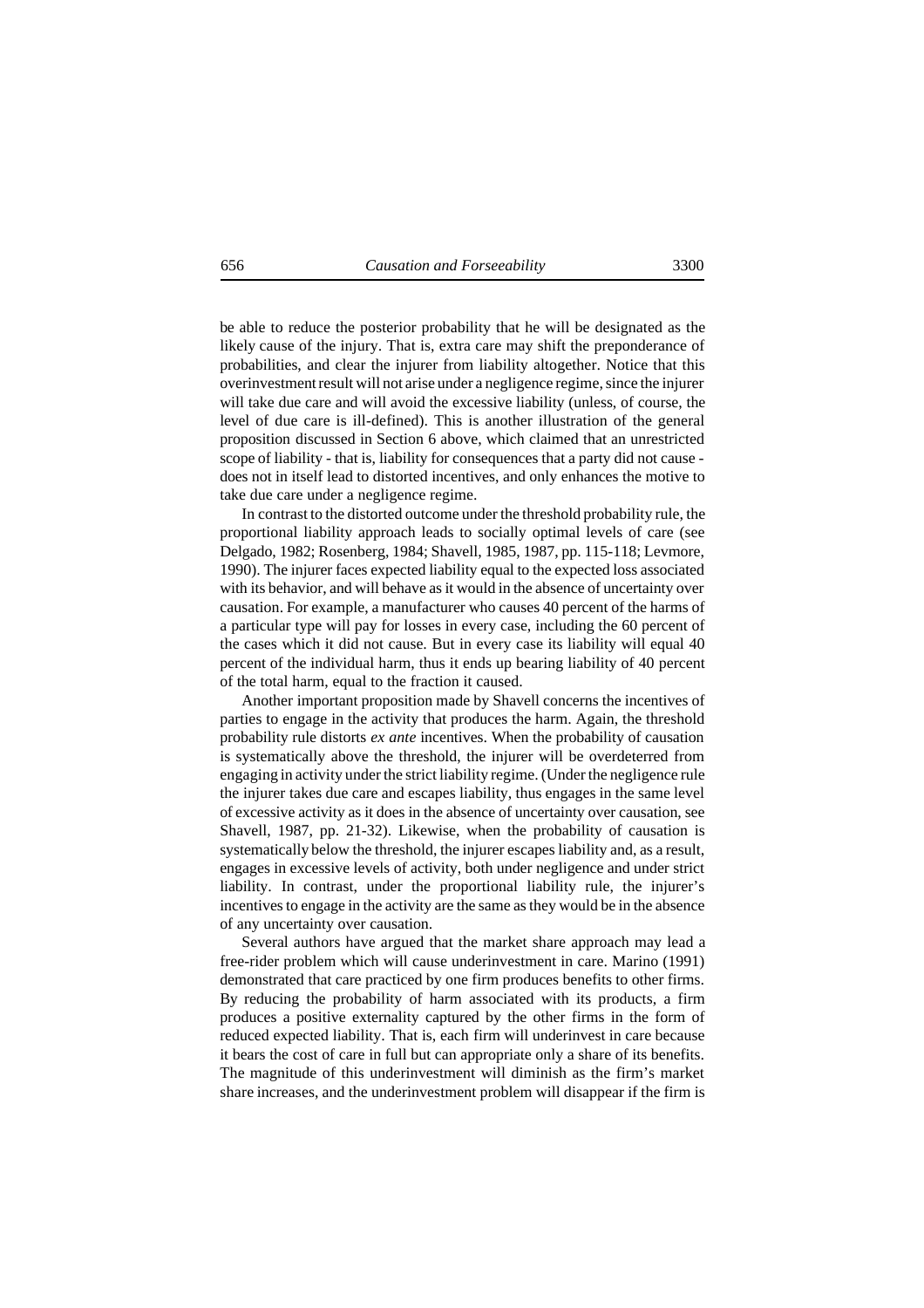a monopoly. In similar spirit, other authors have argued that proportional liability will not generate optimal incentives for safety research. Delgado (1982) and Rose-Ackerman (1990) have pointed out the public good characteristics of safety improvements, and speculated that the infliction of full liability on an injurer who has the greatest opportunity to conduct safety research may be superior to the division of liability according to proportional causation.

The dichotomy between the proportional liability approach and the all-or-nothing threshold probability approach reflects the tension between *ex ante* and *ex post* goals of the tort system. A framework that seeks to unite the two approaches has been offered recently by Porat and Stein (1997). Under this framework, a liability rule should be designed to give incentives to parties who are the *cheapest evidence providers*, to reduce the *ex post* uncertainty in assessing liability. The ingenious mechanism these authors examine is titled 'liability for uncertainty' - imposing liability for an injury whose cause is uncertain on the party that created or had the best opportunity to prevent that uncertainty. This will lead the parties to invest optimally in removing uncertainties, and when *ex post* uncertainty is eliminated, the ordinary liability mechanisms can operate to generate optimal incentives to reduce the primary damage. Thus, for example, DES manufacturers can either eliminate the uncertainty over causation (thus avoid liability for uncertainty), in which case the all-or-nothing approach will apply and will generate optimal care incentives, or the manufacturers can choose not to eliminate the uncertainty over causation, in which case they will be liable for the injuries based on their proportional contribution to the creation of uncertainty.

#### **10. Risk-Based Liability and Safety Regulation**

The market share approach is a doctrinal step away from the strict fundamentals of causation. But it is not the most radical step. With the growth of mass exposure torts, and due to the large degree of uncertainty over causation in these torts, authors have advocated an even more unorthodox legal mechanism which will practically abandon any causality requirement between the injurer's action and actual harm. The idea is to structure a liability regime based solely on 'probabilistic causation'. Under this regime, liability is proportional not to the harm itself, but rather to the *risk* of harm which the actor produces; it is applied regardless of whether this risk actually materializes. For example, an individual who uses a product and later discovers that she is under a particular risk, that may or may not develop into actual harm, may recover damages equal to her expected harm. Thus, liability is assigned strictly on the basis of the creation of unreasonable risk, independent of any injury. Contrary to the dominant role that the causation requirement was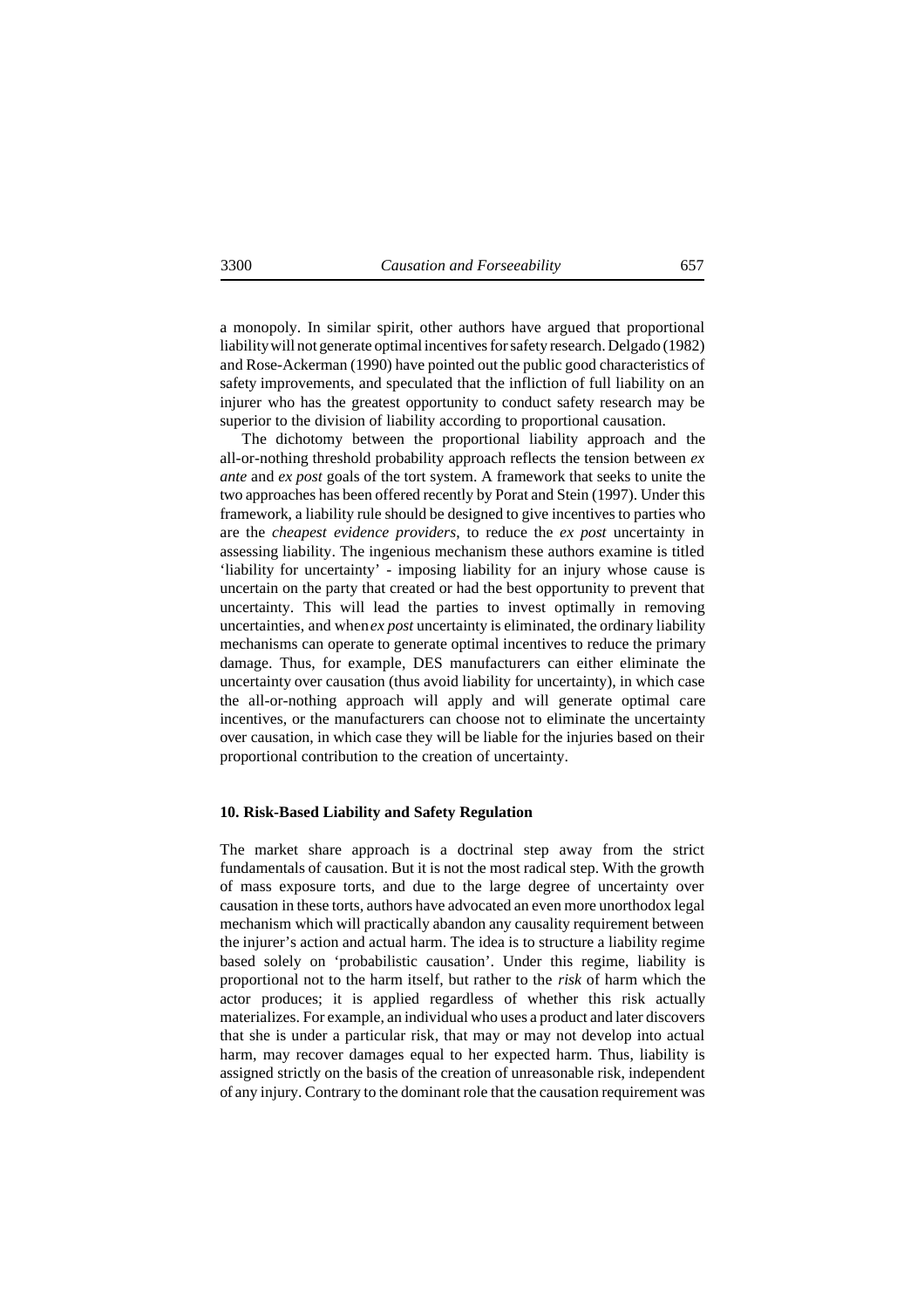| Causation and Forseeability | 3300 |
|-----------------------------|------|
|                             |      |

given in other influential theories (as in Epstein, 1973), here the causation element is essentially eliminated.

Robinson (1985) and Landes and Posner (1984, 1987, pp. 263-269) have argued that awarding its expected losses to each potential victim exposed to the risk of harm will create the proper incentives for injurers to take care and to select the correct activity levels. In the context of mass exposure accidents, and in light of the severity of risk-spreading and bankruptcy concerns, this view has triggered serious attention (see, for example, Roe, 1984; Celli, 1990).

Viewed *ex post*, this approach gives many potential victims a windfall, as they are going to be compensated without actually bearing any risk; at the same time, actual victims will be undercompensated. But viewed *ex ante*, this approach can provide superior incentives for care relative to other approaches that have to await the actual, oftentimes lagged, harm and, thus, dilute the deterrent force of liability. Obviously, a troubling aspect of a risk-based liability regime is its administrative costs. Litigation need not be conditional on occurrence of harm and thus could be more frequent, let alone more complicated (see Celli, 1990). At the same time, each victim is awarded only a fraction of the actual harm, which may reduce the incentives to take legal action and, consequently, will lead to underdeterrence.

A different approach to monitoring incentives in cases that pose inherent difficulties in ascertaining causation is a centralized approach, relying on administrative regulation to enforce optimal risk reduction. Several authors (Shavell, 1984, 1993; Cooter and Ulen, 1989, p. 420) have examined the advantages of relying on regulatory authorities to monitor and deter risk creation in the period before harm manifests itself. These authors have suggested that regulation of safety may perform better than a risk-based liability system in preventing mass torts. The main justifications for the superiority of a regulatory regime are: (1) the government may be a better information-gatherer than the injurer; (2) injurers may be judgment-proof in catastrophic harms, thus liability will not generate sufficient deterrence; (3) suits may not be brought in all cases, due to their costs and to victims' lack of information, thereby diluting the deterrent effect of liability; (4) administrative costs of decentralized liability regimes may be higher.

#### **11. Causal Apportionment among Joint Tortfeasors**

Uncertainty over causation may involve another dimension. Apart from the difficulty of identifying the actual cause-in-fact - the party whose act caused the particular accident - courts may face the difficulty of determining the relative causal *share* of each of several tortfeasors. There may be information as to the probabilistic contribution of each act - what *ex ante* risk each act imposes - and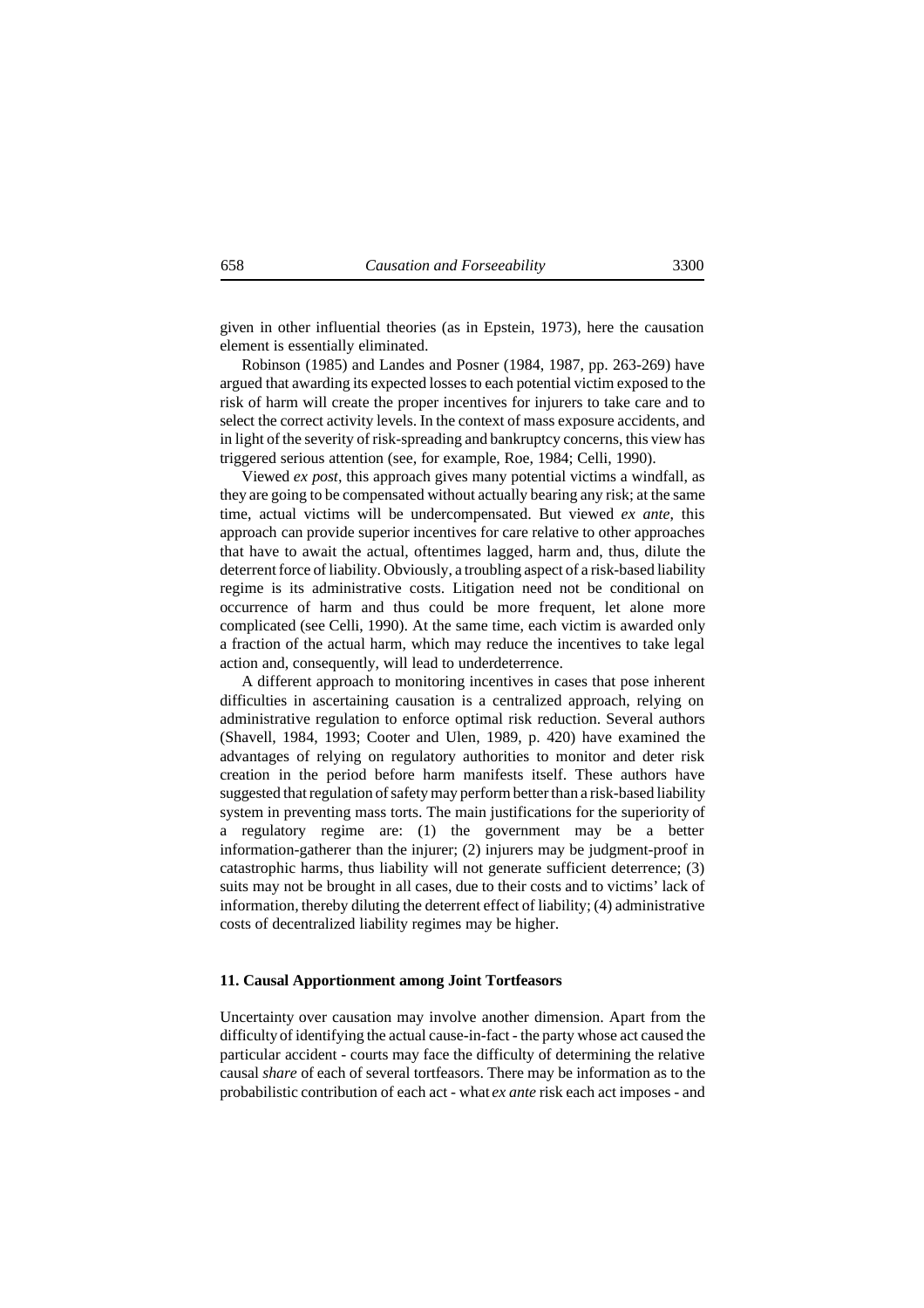how the risks change when acts occur simultaneously. However, when two acts operate simultaneously to cause harm, the contribution of each act to the combined risk has to be determined before courts can apply either the threshold probability approach or the proportional liability approach. This determination involves a 'disentanglement' of the harm-production process, a logical exercise which has proven to be problematic.

To illustrate the problem, imagine two fires that are set simultaneously and independently and combine to destroy a field. It is estimated that, *ex ante*, the first fire alone had a 10 percent chance of destroying the field, the second fire alone had a 20 percent chance, and together they had a 50 percent chance of destruction. That is, their joint operation creates a synergistic effect. If both fires were set and the destruction occurred, how should liability be divided across the two 'causes'? Or, suppose a particular illness can be contracted either by use of a product (1 percent) or, independently, by smoking (4 percent). However, if an individual both uses the product and smokes, the risk increases to 15 percent. Again, a significant synergistic effect exists. What fraction of the harm can a smoker that has used the product recover from the manufacturer? In both examples, how should the synergistic effect arising from the multiple causes joined together be divided across the causal contributors?

The problem of allocating the shares of liability in accidents that have multiple causes is said to have 'generated a bewildering variety of legal rules and nomenclature' (Kaye and Aickin, 1984), and have perplexed scholars who expressed 'doubts that there exists a single factotum satisfactory formula for dividing damages' (Kruskal, 1986). The first systematic treatment of the causal apportionment problem was offered by Rizzo and Arnold (1980) (see also Rizzo and Arnold, 1986). These authors proposed an apportionment scheme that assigns to each act a share of liability that consists of two elements. The first element is proportional to the act's 'marginal product', which Rizzo and Arnold defined to be the probability of harm given this act operating alone. The second element is a fraction of the synergistic effect, which Rizzo and Arnold arbitrarily selected to be one half.

In the literature that followed, Rizzo and Arnold's allocation scheme was generally rejected. Kaye and Aickin (1984) found flaws with the statistical framework applied by Rizzo and Arnold, as well as with the material justifications for the apportionment scheme. In particular, Kaye and Aickin suggested that Rizzo and Arnold's definition of an act's marginal product - the increase in the probability of harm, given this act operating alone - is no more appropriate than many other possible definitions, such as the incremental increase in the probability of harm, given that the other act is also operating. Kaye and Aickin argued also that there is no one logical way to divide the synergistic effect across the acts, and thus logic alone cannot provide a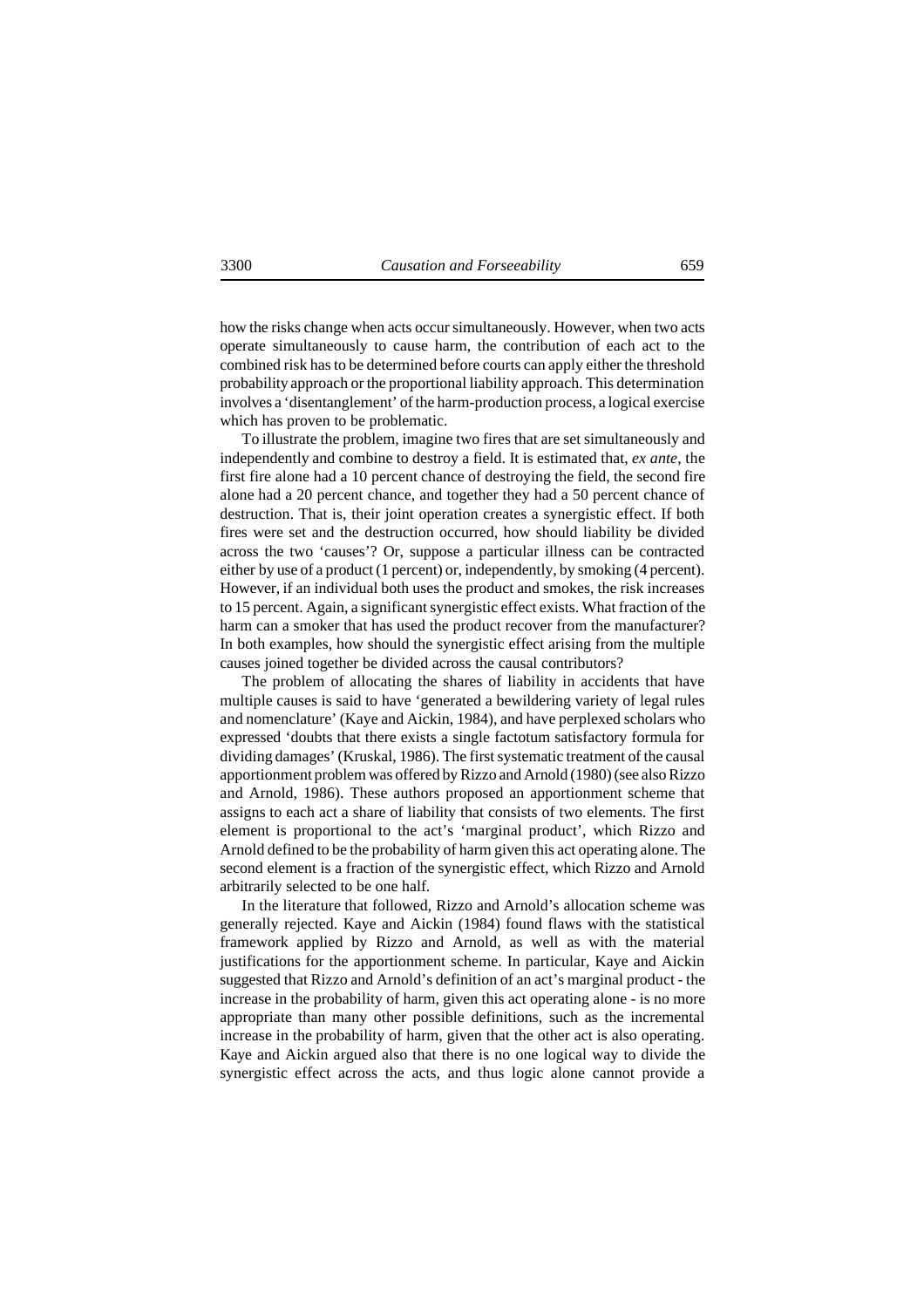guideline for resolving the causal apportionment problem. Hence, any apportionment scheme should be evaluated mainly according to the incentive effects it generates.

Further criticism of Rizzo and Arnold was voiced by Kruskal (1986), Kelman (1987) and Rose-Ackerman (1990), who again claimed that there is no one principled way to apportion damages that will not be arbitrary and that will make economic sense. An alternative to the Rizzo and Arnold method of defining an act's marginal product can be derived from the cooperative game-theory concept of the Shapley value. This method offers a more structured way to define an act's marginal product, based on its expected marginal contribution to the probability of harm, *averaged* over all possible combinations of acts (see Ben-Shahar, 1996). While this approach enjoys some intuitive appeal that the previous method did not have, it has the similar shortcoming in its reluctance to consider the *ex ante* effects of the apportionment rule on the incentives for care among multiple tortfeasors.

When multiparties are responsible for an injury, there may not exist an apportionment rule that leads to efficient incentives *and* keeps total liability equal to harm. To provide the right incentives to all parties, damages exceeding full harm may need to be assigned. For example, Landes and Posner (1980, 1987, pp. 193-201) have focused on the effects of liability apportionment on incentives for care under the negligence regime. They have argued that joint tortfeasors can be led to take due care under a no-contribution rule - that is, a rule that makes each party liable for the entire damage and allows the victim to determine each tortfeasor's liability share. If the total cost of care is less than the expected harm, at least one of the injurers will have the incentives to take due care (his cost of care is less than half the expected harm), thereby placing the entire liability on the other and leading the other to take due care as well (see also Wittman, 1981, for a related argument in a joint but sequential care setting). Thus, in the celebrated case of *Summers v. Tice*, 199 P.2d 1 (1948), where two hunters independently and simultaneously fired in the direction of a victim but only one - unidentified - hit, joint liability with no contribution will lead both to take optimal care. Notice that a doctrinal justification for making each hunter fully liable can be obtained through Porat and Stein's (1997) idea of liability for uncertainty. Each hunter is liable since, but for his action, the apportionment difficulty would not have existed: either the fatal bullet was shot by him, in which case but for his action there would have been no injury, or the fatal bullet was shot by the other, in which case but for his action there would have been no uncertainty.

The problem with the negligence-based no contribution rule is that it may lead injurers to engage in excessive levels of activity. Miceli and Segerson (1991) study a different apportionment rule, one that would potentially lead joint tortfeasors to take efficient care and make efficient activity decisions. They propose a 'decoupled' strict liability regime, under which each tortfeasor pays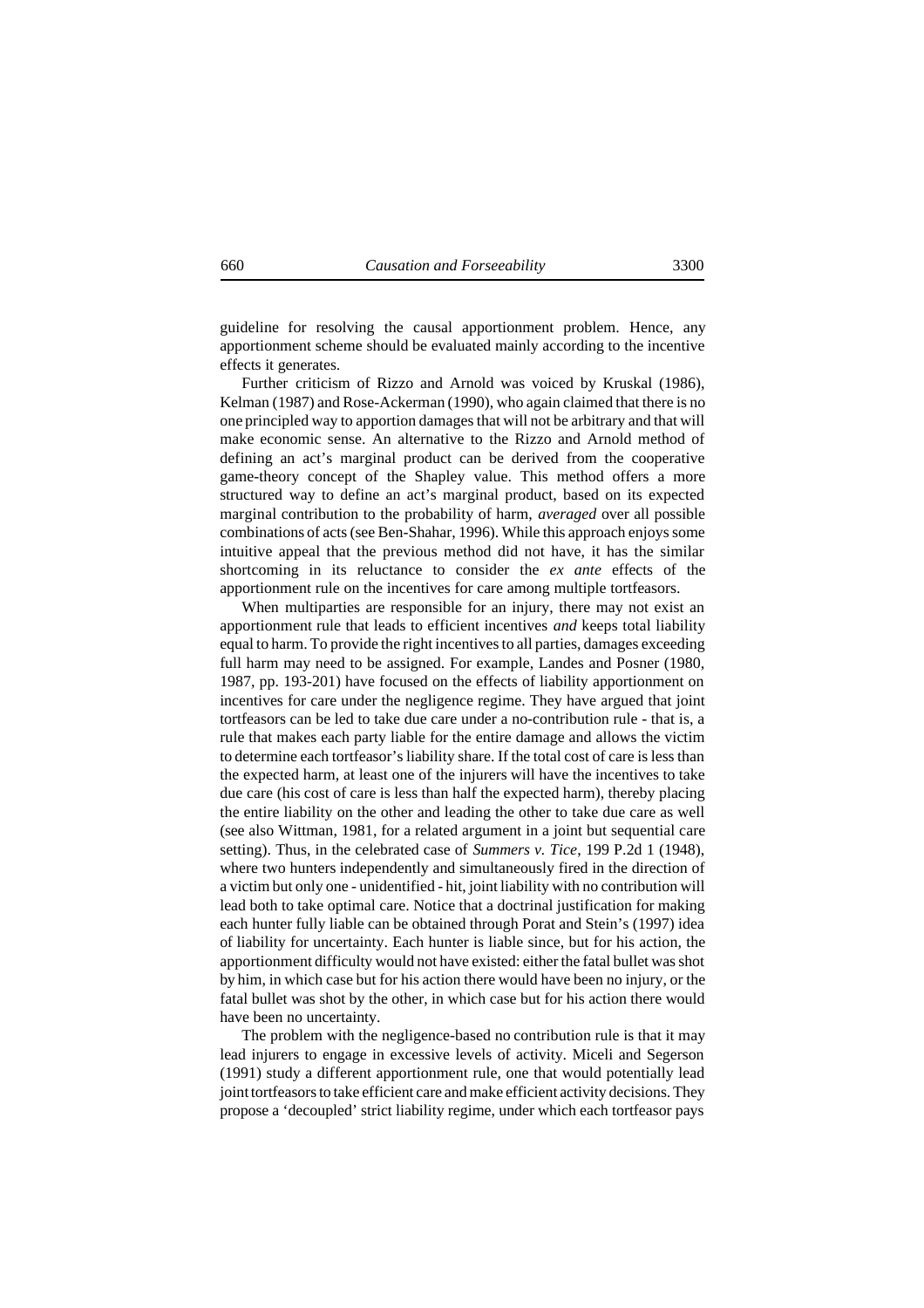a sum equal to the difference between actual damages and the damages that would have resulted were he inactive. That is, all tortfeasors are held strictly liable *simultaneously*, but each receives a 'credit' for the expected damages that would have occurred in his absence. Since this rule may lead to payment exceeding actual harm, the excess can be paid as a fine to the state.

#### **12. Unforeseeability**

Whether the objective probability of an accident is low or high should not in itself affect its inclusion or exclusion from the scope of liability. As Shavell (1980) explained, even if the probability of the harmful consequence is very small, the act that is the cause of the increase in probability should carry liability. The effects on incentives to take care and on the level of activity will be correspondingly small, as they ought to be. In addition, the added expected administrative costs of adjudicating a low-probability event are small, since these costs will be incurred only with a small probability. Thus, the benchmark claim is that whenever an act is a necessary cause of the harm, liability should follow (see also Rizzo, 1981).

However, to determine the incentive effects that any scope of liability generates, it is not the objective probability of harm that matters, but the subjective probability - the *ex ante* assessment of the possible consequences as it is made by the injurer. Calabresi (1975) was the first to state explicitly that there is no sense in trying to deter an act which is a necessary cause of the injury by threatening to impose liability on an injurer who assigns a subjective probability of zero to the injury. An injurer who does not foresee a harmful consequence cannot be meaningfully labeled the least-cost avoider. As Shavell (1980) clarified and generalized, whenever the subjective probability is very low in absolute terms, and lower than the objective probability in relative terms, liability will not produce sufficient *ex ante* behavioral effects to justify the increase in the costs of dispute resolutions. Thus, under the doctrine of unforeseeability, accidents whose probabilities are likely to be underestimated by injurers should be excluded from the scope of liability. (But see Rizzo, 1981, for an alternative view, advocating the use of objective probabilities in determining the abnormality of events.)

It may be that an injurer does not foresee some specific low-probability consequences that subsequently materialize. However, the same injurer may still be in a position to associate an activity with unforeseen risks. The injurer may recognize a large variance of outcomes even if it does not recognize the nature of each outcome in the distribution. In this case, assigning liability for unforeseen harms will have the desirable effect of reducing the level of an activity that is known, *ex ante*, to cluster many unforeseen risks (see Shavell,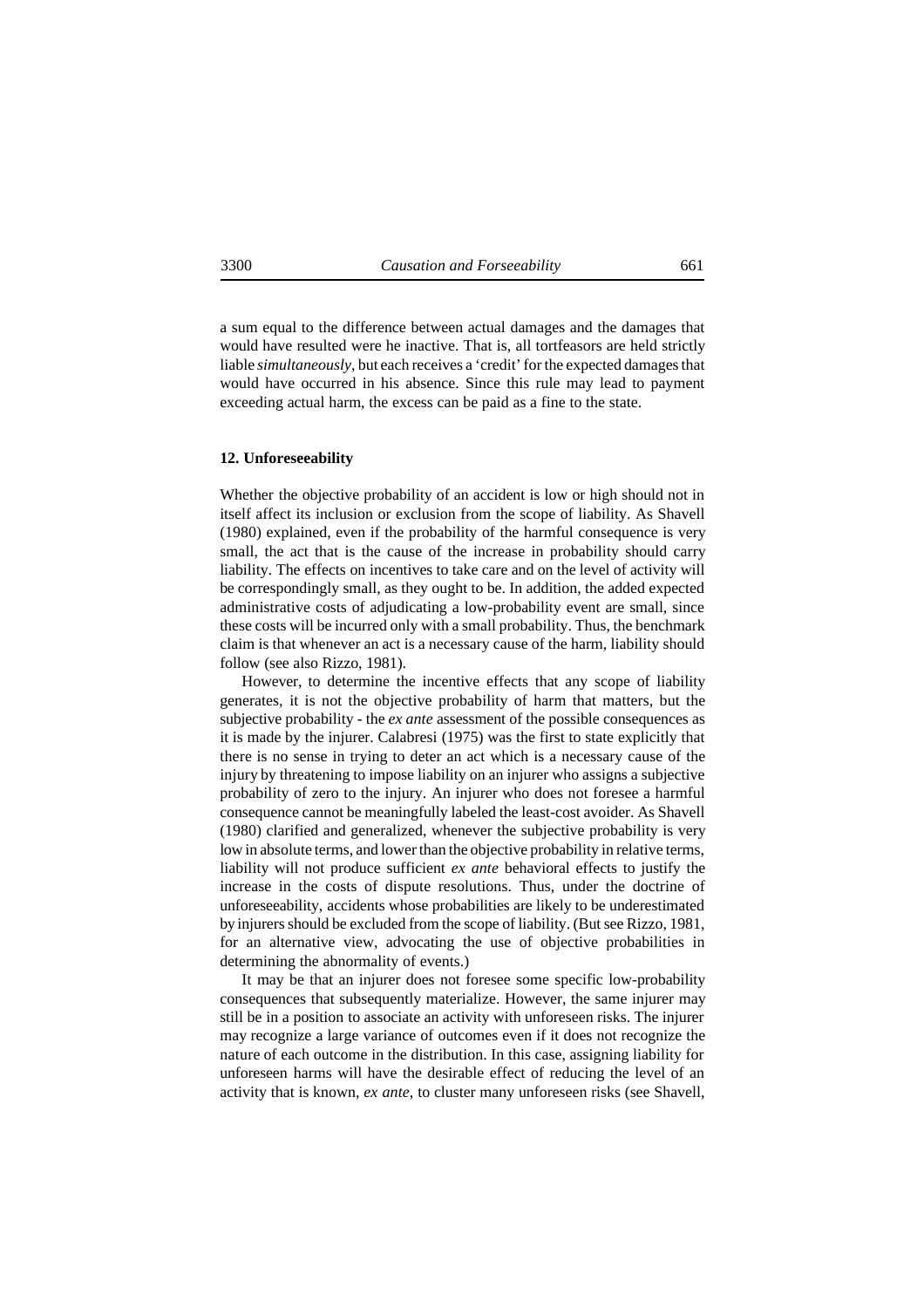1980; Landes and Posner, 1987, p. 250). For example, handing a loaded gun to a child leads to many unforeseeable risks (apart from the obvious ones), and can be deterred by imposing liability on this action. Of course, when injurers systematically fail to recognize the unforeseeable consequences of their actions, other forms of deterrence may be required, such as criminalizing the actions (see Calabresi, 1975).

The scope of liability for low probability events has another important effect, in determining the incentives of potential injurers to investigate and contemplate the potential consequences of their actions. That is, the amount of information individuals have regarding risk and risk avoidance can be thought of as endogenous, influenced in part by liability rules. The effects of liability rules on the incentives to acquire accurate information *ex ante* have been studied in more general contexts by several authors (see, for example, Kaplow and Shavell, 1992, 1996; Shavell; 1992; Ben-Shahar, 1995). Specifically, as the scope of liability for low-probability harms expands, individuals will have greater incentives to learn and anticipate these harms, and to take proper measures to avoid them (or liability for them). Thus, the unforeseeability doctrine should be replaced by a doctrine of 'expensive foreseeability': only risks that are too costly to anticipate and foresee will be excluded from the scope of liability. Therefore, in operating the hand formula to determine whether lack of care should be considered negligent, courts have to account not only for the direct costs of care, but also for the costs of foresight (Calabresi, 1975; Grady, 1984; Landes and Posner, 1987, pp. 239-247).

The concept of unforeseeability in tort law differs from the concept of unforeseeable damage in contract law. The tort doctrine excludes only 'freak' accidents from the scope of liability and serves to avoid unnecessary dispute resolution costs. The contract doctrine serves only to limit damages to the average, reasonable, level. However, in economic terms, both tort and contract doctrines can be justified by their effects on *ex ante* information acquisition. The limited scope of liability in tort should apply only when the risk is too costly for the injurer to anticipate, thus it creates incentives to foresee. The limited scope of liability in contract has the important effect of inducing high-risk contractual parties to reveal their idiosyncratic traits *ex ante*, so as to secure full compensation and to reduce the chance of breach (see Bebchuk and Shavell, 1991).

Two prominent tort doctrines can further illustrate the role of foreseeability in monitoring incentives. The first doctrine distinguishes between *categories* of harms and can be illustrated by the well-known case of *Palsgraff v. Long Island* R.R. (162 N.E. 99 (1928)). In that case, as the result of a railroad employee's negligence, a parcel containing fireworks fell from the train, exploded and caused the crowd to panic and to knock down scales that were standing on the other platform, in a manner that injured a passenger. Since the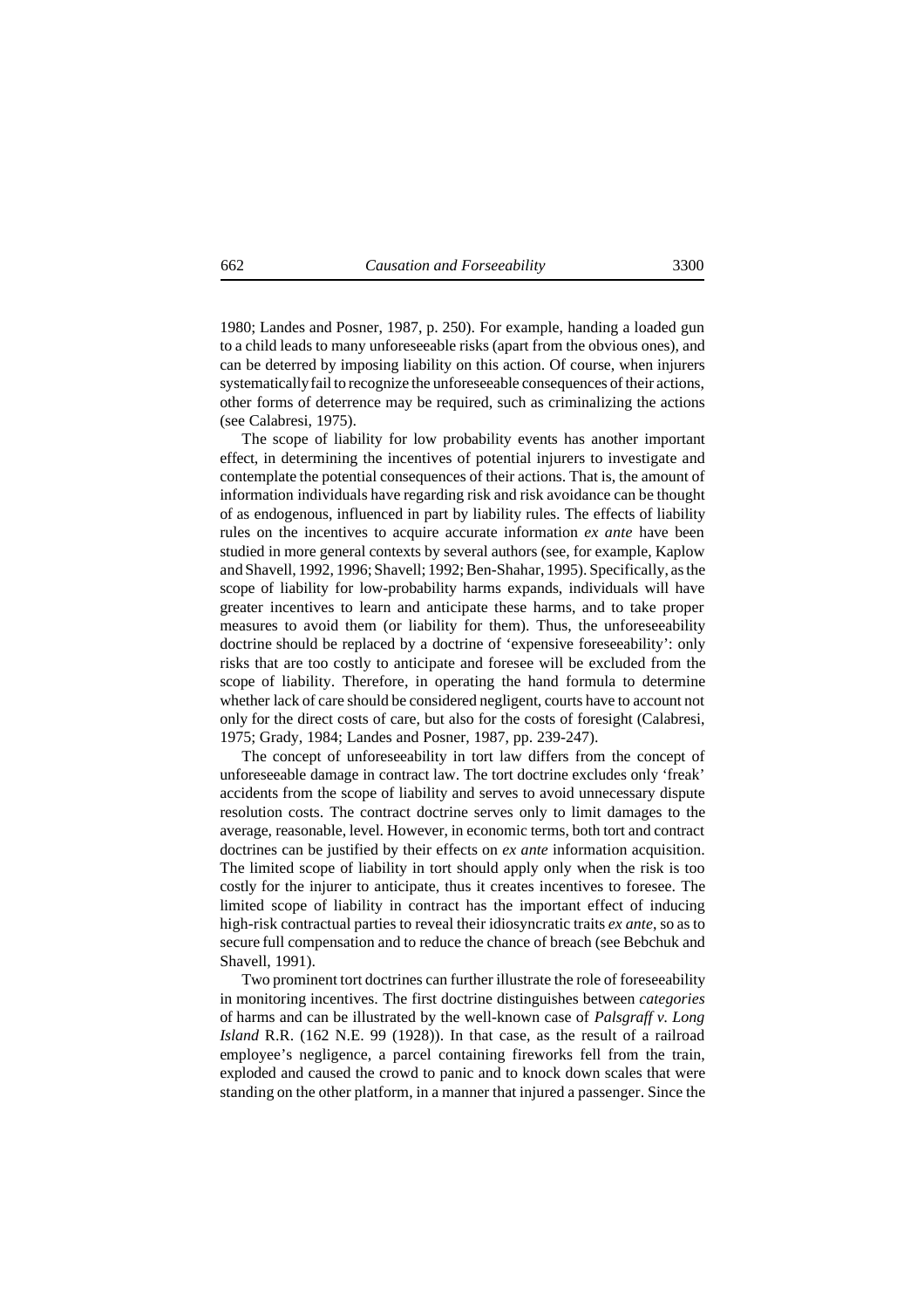employees did not know of the parcel's content, the court found the harm to be unforeseeable and outside the scope of negligence. This result is found by most economic writers to be justified (see Calabresi, 1975; Shavell, 1980; Landes and Posner, 1983, 1987, pp. 246-247). Since the injurer discounted the probability of that *type of accident*, liability would not have generated better incentives and would not have led to prevention of the accident. The injurer may be the least-cost avoider with respect to losses from injuries to passengers and, at the same time, *not* the least-cost avoider with respect to non-passengers. Making the railroad liable for injuries to non-passengers from acts that were negligent due to the risk they posed to passengers will either have no effect in reducing risks to non-passengers, or may lead the railroad to engage in socially excessive investments to identify freak accidents.

Another well-known tort law doctrine is the *eggshell skull* doctrine, according to which courts impose liability for bodily harm equal to the full severity of the injury, even if the extent of the injury was unforeseeable due to a pre-existing condition of the victim. This may seem to contradict the basic economic insight, which established that when the probability of a high loss is systematically underestimated, holding the injurer liable for the total loss does not increase the incentive to take care (Shavell, 1980). However, as Landes and Posner (1983, 1987, pp. 249-250) have explained, there is economic sense in holding liability for an unforeseeable extent of injury. First, allowing only average damages could potentially generate optimal care incentives, but only if carried out in all cases, including in cases in which victims have 'thick skulls' (that is, awarding these victims average damages despite the fact such damages are known to overcompensate them). Put differently, if at the high end of the distribution of harms liability is capped, but at the low end of the distribution liability equals actual harm, average liability will fall short of average harm and the incentives for care will be diluted. As long as victims with low harms get their actual damages, victims with eggshell skulls should also get their full damages, to maintain the correct level of average liability *ex ante* (see also Kaplow, 1994; Kaplow and Shavell, 1996). In addition, liability for an unlimited extent of injury may have a desirable activity-reducing effect, resulting from the injurer's de facto strict liability.

#### **13. Causation and Litigation Costs**

The restriction on the scope of liability that the causation requirement embodies has, in itself, an ambiguous effect on the administrative costs of the legal system. A restricted scope leads to a lower volume of suits that are filed, saving the litigation costs in cases that are clearly outside the scope of liability. On the other hand, if the scope is unrestricted there may be less harms (through a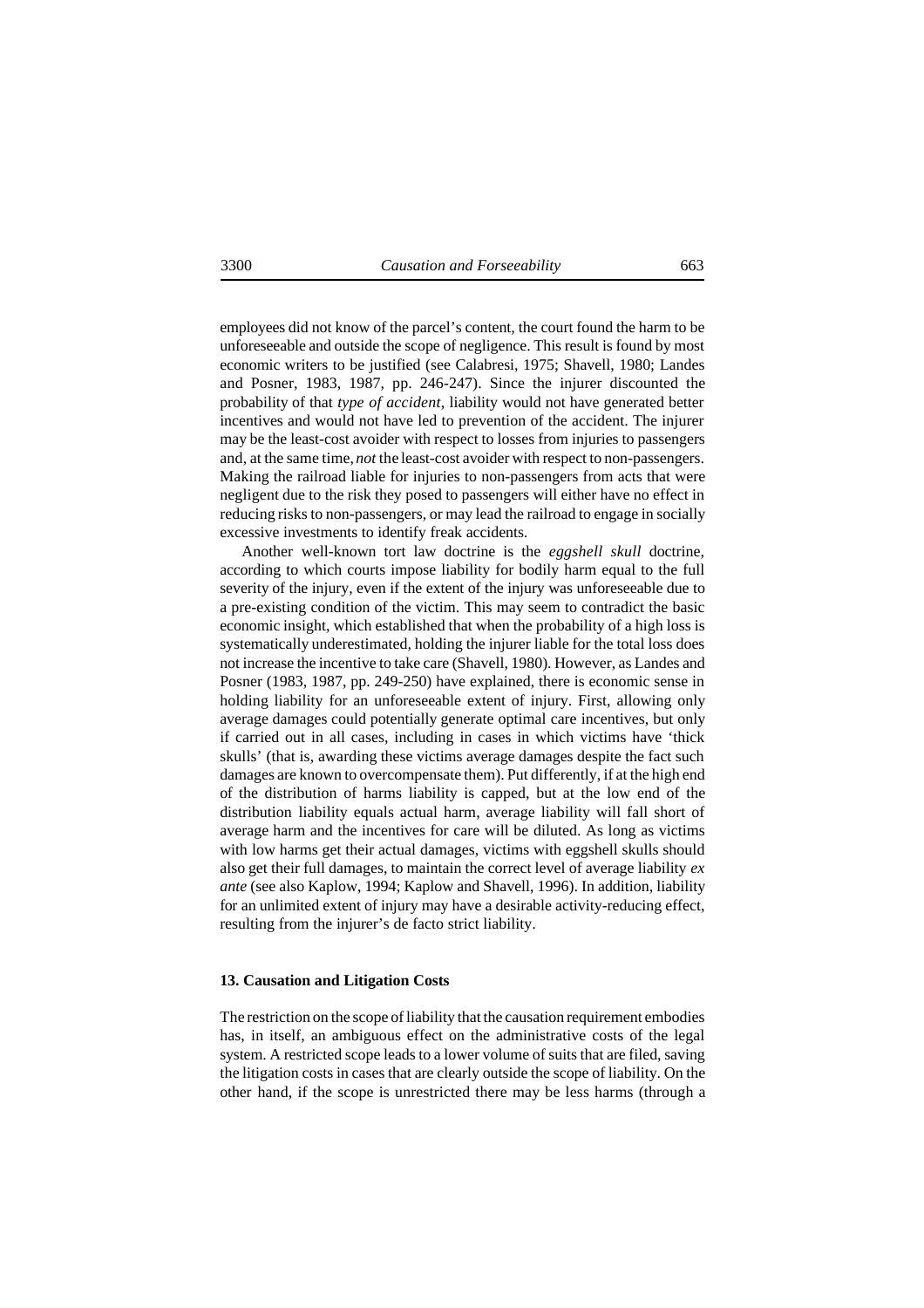reduction in the level of activity) and thus less suits, and each suit that is filed may be less costly to litigate, as there is no causation issue to resolve (see Shavell, 1980, 1987, p. 109; Landes and Posner, 1983).

Informational imperfections and their legal treatment have important effects on the costs of resolving disputes. When courts are uncertain about causation, a significant portion of the trial effort may be devoted to disentangling the causation process. Applying simple standards such as the 'preponderance of the evidence' rule may reduce administrative costs, sufficiently so to overshadow its inferior incentive effects. Similarly, when the court's *ex post* assessment of the probability of harm exceeds the injurer's *ex ante* assessment, administrative costs of determining liability may tip the scale towards categorizing the harm as unforeseeable. Lastly, when causation is difficult to verify *ex post*, but probabilitic linkage is known to exist *ex ante*, the costs of decentralized dispute resolutions may exceed the costs of a centralized regulatory scheme, outlining the proper bounds of the civil liability system.

#### **Bibliography on Causation and Foreseeability (3300)**

- Abel, Richard L. (1986), 'Should Tort Law Protect Property Against Accidental Loss?', **23** *San Diego Law Review*, 79-123.
- Assmann, Heinz-Dieter (1988), 'Multikausale Schäden im deutschen Haftungsrecht (Multicausal Injuries in German Tort Law)', in Fenyves, Attila and Weyers, Hans-Leo (eds), *Multikausale Schäden im Modernen Haftungsrechten,* Frankfurt a.M., Metzner, 99-151.
- Barnes, David W. and Stout, Lynn A. (1992), *Economic Analysis of Tort Law*, St Paul, MN, West Publishing Company.
- Bebchuk, Luci an Arye and Shavell, Steven (1991), 'Information and the Scope of Liability for Breach of Contract: The Rule of Hadley vs. Baxendale', **7** *Journal of Law, Economics, and Organisation*, 284-312.
- Ben-Shahar, Omri (1996), 'Multiple Causation and the Shapley Value: A Note on Apportionment of Damages', Unpublished Manuscript, Tel-Aviv University.
- Borgo, John (1979), 'Causal Paradigms in Tort Law', **8** *Journal of Legal Studies*, 419-455.
- Burrows, Paul (1984), 'Tort and Tautology: The Logic of Restricting the scope of Liability', **13** *Journal of Legal Studies*, 399-414.
- Calabresi, Guido (1975), 'Concerning Cause and the Law of Torts: An Essay for Harry Kalven', **43** *University of Chicago Law Review*, 69-100.
- Celli, Andrew G., Jr (1990), 'Toward a Risk Contribution Approach to Tortfeasor Identification and Multiple Causation Cases', **65** *New York University Law Review*, 635-692.
- Cooter, Robert D. (1987), 'Torts as the Union of Liberty and Efficiency: An Essay on Causation', **63** *Chicago-Kent Law Review*, 522-551.
- Cooter, Robert D. and Ulen, Thomas S. (1986), 'An Economic Case for Comparative Negligence', **61** *New York University Law Review*, 1067-1110.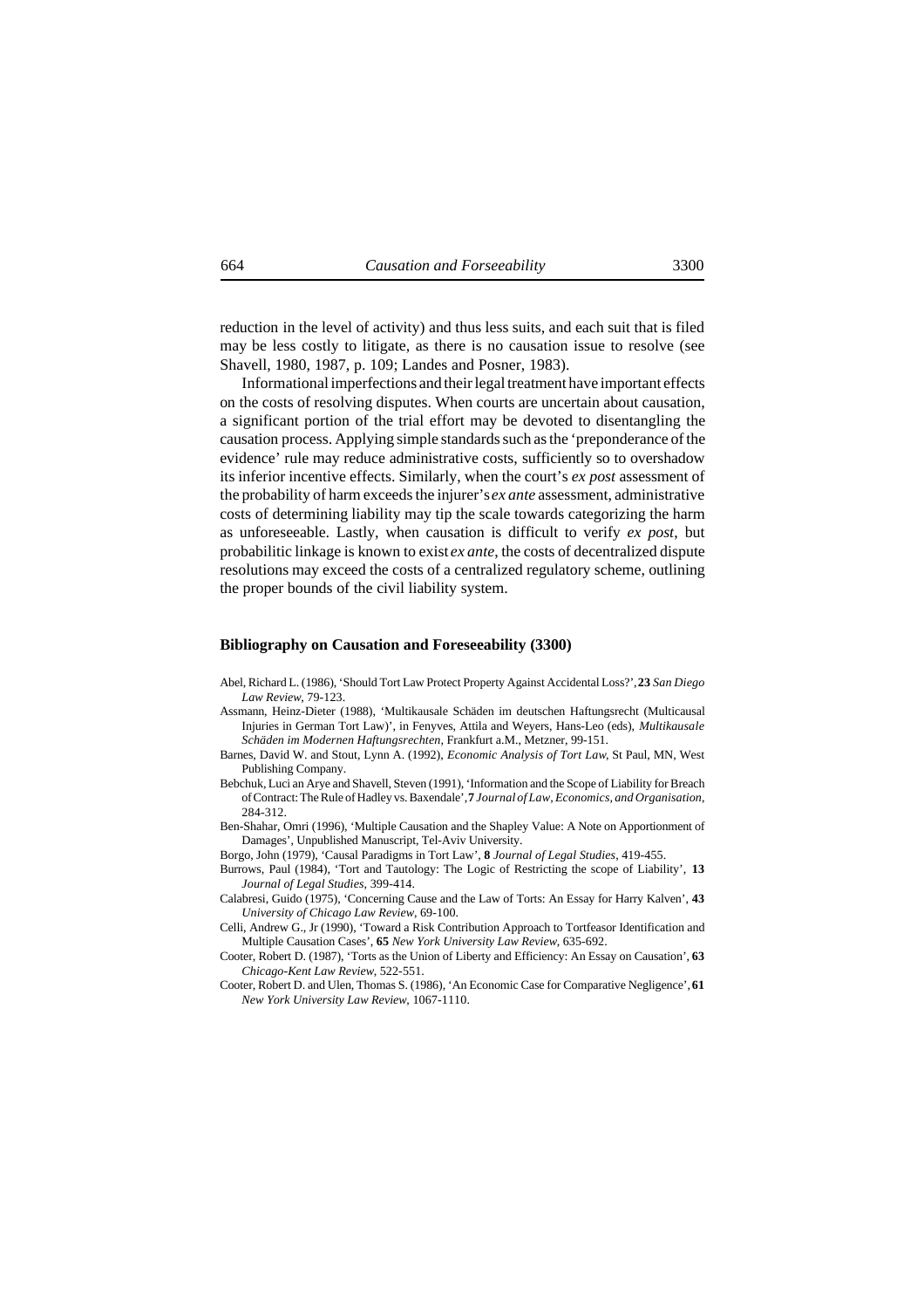- Cooter, Robert D. (1989a),'Towards A Market in Unmatured Tort Claims', **75** *University of Virginia Law Review*, 383-411.
- Cooter, Robert D. (1989b), 'Punitive Damages for Deterrence: When and How Much?', 40 *Alabama Law Review*, 1143-1196.
- Crasswell, Richard and Calfee, John E. (1986), 'Deterrence and Uncertain Legal Standards', **2** *Journal of Law, Economics, and Organisation*, 279-303.
- Culp, Jerome M. (1986), 'Causation, Economists, and the Dinosaur: A Response to [Causal Judgment in Attributive and Explanatory Contexts]', **49(3)** *Law and Contemporary Problems*, 23-46.
- Delgado, Richard (1982), 'Beyond Sindell: Relaxation of Cause-in-Fact Rules for Indeterminate Plaintiffs', **70** *California Law Review*, 881-908.
- Epstein, Richard A. (1979), 'Causation and Corrective Justice: A Reply to Two Critics', **8** *Journal of Legal Studies*, 477-504.
- Epstein, Richard A. (1987), 'Causation in Context: An Afterword', **63** *Chicago-Kent Law Review*, 653-680.
- Farber, Daniel A. (1990), 'Recurring Misses', **19** *Journal of Legal Studies*, 727-737.
- Faure, Michael G. (1993), *(G)een Schijn van Kans. Beschouwingen over het Statistisch Causaliteitsbewijs bij Milieugezondheidsschade* (No chance. Reflections on Statistical Causation and Environmental Health Damage), Antwerpen, Maklu, 68 p.
- Grady, Mark F. (1983), 'A New Positive Theory of Negligence', **92** *Yale Law Journal*, 799-829.
- Grady, Mark F. (1984), 'Proximate Cause and the Law of Negligence', **69** *Iowa Law Review*, 537-573.
- Grady, Mark F. (1988), 'Discontinuities and Information Burdens: Review of the Economic Structure or Tort Law by William M. Landes and Richard A. Posner', **56** *George Washington Law Review*, 658ff.
- Grady, Mark F. (1989), 'Untaken Precautions', **18** *Journal of Legal Studies*, 139-156.
- Kahan, Marcel (1989), 'Causation and Incentives to Take Care under the Negligence Rule', **18** *Journal of Legal Studies*, 427-447.
- Kaye, David (1982), 'The Limits of the Preponderance of the Evidence Standard: Justifiably Naked Statistical Evidence and Multiple Causation', *American Bar Foundation Research Journal*, 487-516.
- Kaye, David and Aickin, Mikel (1984), 'A Comment on Causal Apportionment', **13** *Journal of Legal Studies*, 191-208.
- Kelman, Mark G. (1987), 'The Necessary Myth of Objective Causation Judgments in Liberal Political Theory', **63** *Chicago-Kent Law Review*, 579-637.
- Kruskal, William (1986), 'Terms of Reference: Singular Confusion about Multiple Causation', **15** *Journal of Legal Studies*, 427-436.
- Landes, William M. and Posner, Richard A. (1983), 'Causation in Tort Law: An Economic Approach', **12** *Journal of Legal Studies*, 109-134.
- Landes, William M. and Posner, Richard A. (1984), 'Tort Law as a Regulatory Regime for Catastrophic Personal Injuries', **13** *Journal of Legal Studies*, 417-434.
- Levmore, Saul (1990), 'Probabilistic Recoveries, Restitution, and Recurring Wrongs', **19** *Journal of Legal Studies*, 691-726.
- Marino, Anthony M. (1991), 'Market Share Liability and Economic Efficiency', **57** *Southern Economic Journal*, 667-675.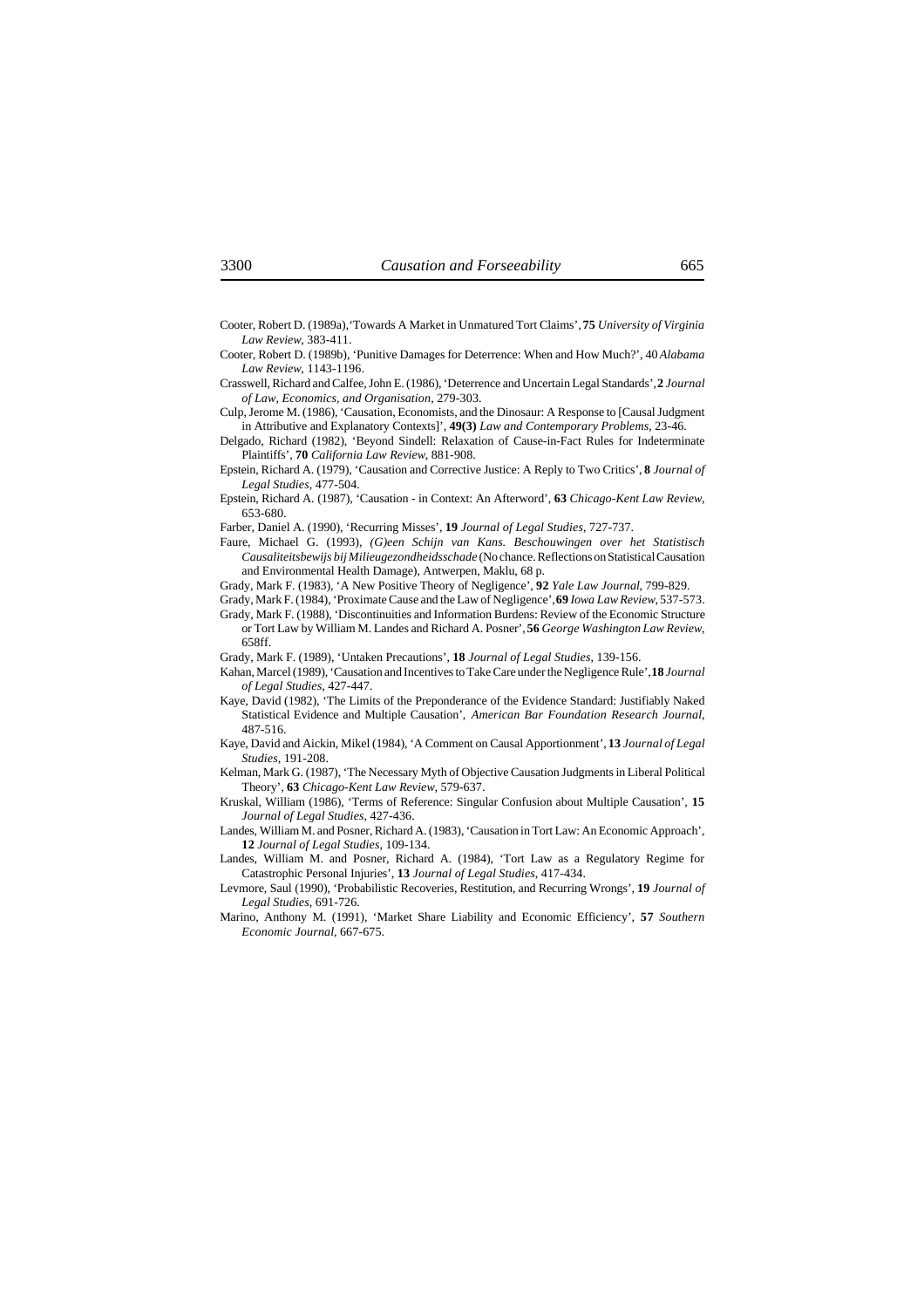| Causation and Forseeability<br>666 | 3300 |
|------------------------------------|------|
|------------------------------------|------|

- Marks, Stephen V. (1994), 'Discontinuities, Causation, and Grady's Uncertainty Theorem', **23** *Journal of Legal Studies*, 287-301.
- Miceli, Thomas J. (1996), 'Cause in Fact, Proximate Cause, and the Hand Rule: Extending Grady's Positive Economic Theory of Negligence', **16** *International Review of Law and Economics*, 473-482.
- Miceli, Thomas J. and Segerson, Kathleen (1991), 'Joint Liability in Torts: Marginal and Infra-Marginal Efficiency', **11** *International Review of Law and Economics*, 235-249.
- Moore, Michael S. (1987), 'Thomson's Preliminaries about Causation and Rights', **63** *Chicago-Kent Law Review*, 497-521.
- Polinsky, A. Mitchell (1972), 'Probabilistic Compensation Criteria', **86** *Quarterly Journal of Economics*, 407-425.
- Porat, Ariel and Stein, Alex (1997), 'Liability for Uncertainty: Making Evidential Damage Actionable', **18** *Cardozo Law Review*, forthcoming.
- Posner, Richard A. (1979), 'Epstein's Tort Theory: A Critique', **8** *Journal of Legal Studies*, 457-475. Rizzo, Mario J. (1981), 'The Imputation Theory of Proximate Cause: An Economic Framework', **15** *Georgia Law Review*, 1007-1038.
- Rizzo, Mario J. (ed) (1987a), 'Symposium on Causation in the Law of Torts', **63** *Chicago-Kent Law Review*, 397-680.
- Rizzo, Mario J. (1987b), 'Foreword: Fundamentals of Causation', **63** *Chicago-Kent Law Review*, 397-406.
- Rizzo, Mario J. and Arnold, Frank S. (1980), 'Causal Apportionment in Tort Law: An Economic Theory', **85** *Columbia Law Review*, 1399-1429.
- Rizzo, Mario J. and Arnold, Frank S. (1986), 'Causal Apportionment: Reply to the Critics', **15** *Journal of Legal Studies*, 219-226.
- Robinson, Glen O. (1985), 'Probabilistic Causation and Compensation for Tortious Risk', **14** *Journal of Legal Studies*, 779-798.
- Rose-Ackerman, Susan (1990), 'Market-Share Allocations in Tort Law: Strengths and Weaknesses', **19** *Journal of Legal Studies*, 739-746.
- Rosenberg, David M. (1984), 'The Causal Connection in Mass Exposure Cases: 'Public Law' Vision of the Tort System', **97** *Harvard Law Review*, 849-929.
- Rossello, Carlo (1990), *Il danno Evitabile. La Misura della Responsabilità tra Diligenza ed Efficienza* (Avoidable Damage: The Measure of Liability Between Due Care and Efficiency), Padova, CEDAM, 320 p.
- Schwartz, Alan (1987), 'Causation in Private Tort Law: A Comment on Kelman', **63** *Chicago-Kent Law Review*, 639-651.
- Shavell, Steven (1980), 'An Analysis of Causation and the Scope of Liability in the Law of Torts', **9** *Journal of Legal Studies*, 463-516.
- Shavell, Steven (1985), 'Uncertainty over Causation and the Determination of Civil Liability', **28** *Journal of Law and Economics*, 587-609.
- Thomson, Judith Jarvis (1987), 'Causality and Rights: Some Preliminaries', **63** *Chicago-Kent Law Review*, 471-496.
- Weinrib, Ernest J. (1987), 'Causation and Wrongdoing', **63** *Chicago-Kent Law Review*, 407-450.
- Wittman, Donald A. (1981), 'Optimal Pricing of Sequential Inputs: Last Clear Chance, Mitigation of Damages and Related Doctrines in the Law', **10** *Journal of Legal Studies*, 65-91.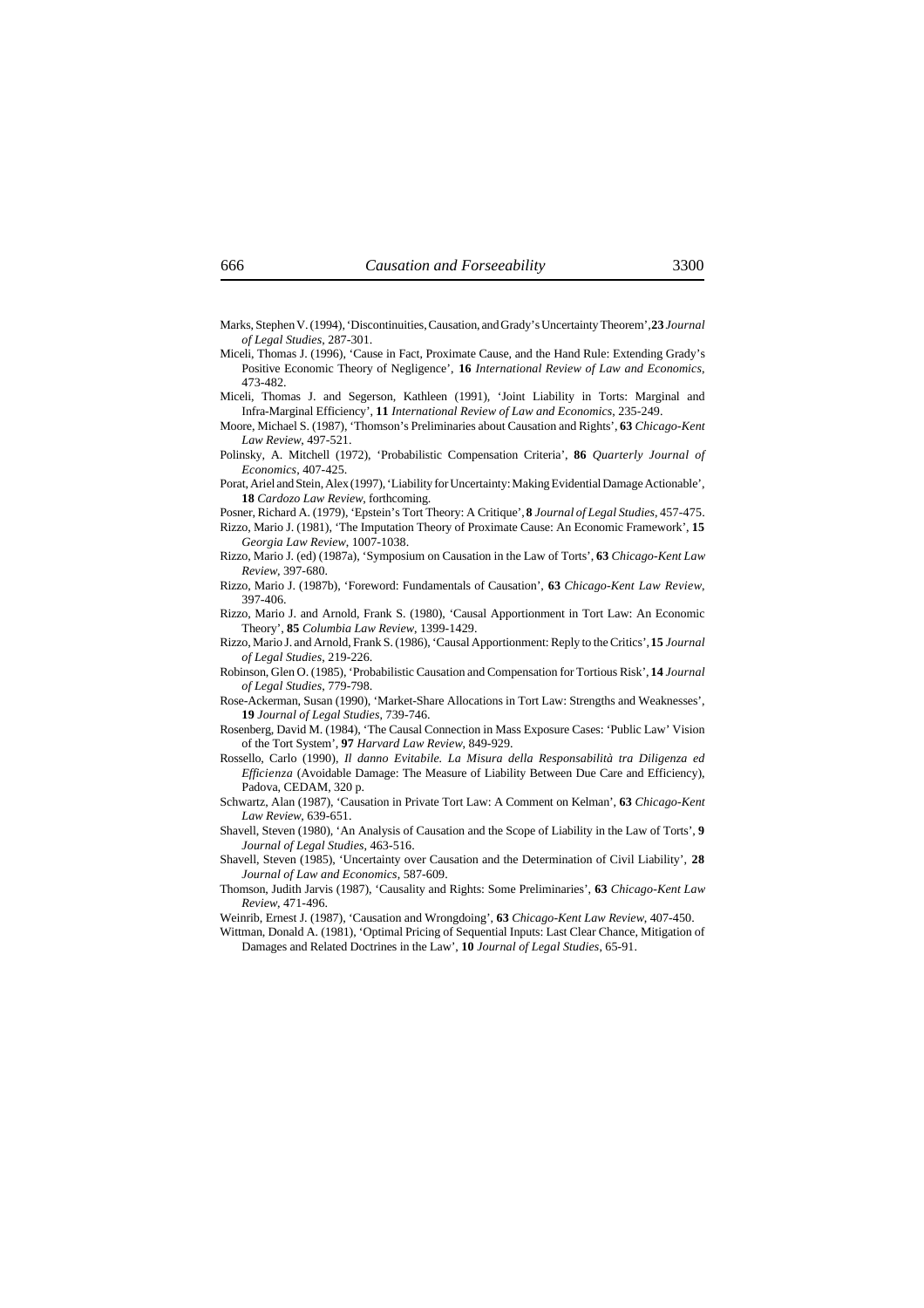Wright, Richard W. (1985), 'Actual Causation vs. Probabilistic Linkage: The Bane of Economic Analysis', **14** *Journal of Legal Studies*, 435-456.

Wright, Richard W. (1987), 'The Efficiency Theory of Causation and Responsibility: Unscientific Formalism and False Semantics', **63** *Chicago-Kent Law Review*, 553-578.

#### **Other References**

Ben-Shahar, Omri (1995), 'Informed Courts, Uninformed Individuals, and the Economics of Judicial Hindsight', **151** *Journal of Institutional and Theoretical Economics*, 613-630.

Brown, John P. (1973), 'Toward an Economic Theory of Liability', **2** *Journal of Legal Studies,* 323-350.

Calabresi, Guido (1970), *The Costs of Accidents*, New Haven: Yale University Press.

Coase, Ronald C. (1960), 'The Problem of Social Costs', **3** *Journal of Law and Economics*, 1-44.

Cooter, Robert C. (1989), 'Punitive Damages for Deterrence: When and How Much?', **40** *Alabama Law Review*, 1143-1196.

Cooter, Robert D. and Ulen, Thomas (1989), *Law and Economics,* New York, Harper Collins.

Epstein, Richard (1973), 'A Theory of Strict Liability', **2** *Journal of Legal Studies*, 151-204.

Hart, H.L.A. and Honoré, Tony (1985), *Causation in the Law* (2nd edn), Oxford, Oxford University Press.

Honoré, Tony (1983), 'Causation and Remoteness of Damages', **XI(1)** *International Encyclopedia of Comparative Law*.

Kaplow, Louis (1994), 'The Value of Accuracy in Adjudication: An Economic Analysis', **23** *Journal of Legal Studies,* 307-401.

Kaplow, Louis and Shavell, Steven (1992), 'Private versus Socially Optimal Provision of Ex Ante Legal Advice, **8** *Journal of Law, Economics, and Organization*, 317-320.

Kaplow, Louis and Shavell, Steven (1996), 'Accuracy in the Assessment of Damages', **39** *Journal of Law and Economics*, 191-209.

Keeton, W. Page, Dobb, Dan, Keeton, Robert and Owen, David (1984), *Prosser and Keeton on Torts* (5th edn), St Paul, MN, West Publishers.

Landes, William M. and Posner, Richard A. (1980), 'Joint and Multiple Tortfeasors: An Economic Analysis', **9** *Journal of Legal Studies*, 517-555.

Landes, William M. and Posner, Richard A. (1987), *The Economic Structure of Tort Law,* Cambridge, MA, Harvard University Press.

Roe, Mark (1984), 'Bankruptcy and Mass Tort', **84** *Columbia Law Review*, 846-922 .

Shavell, Steven (1984), 'Liability for Harm versus Regulation of Safety', **13** *Journal of Legal Studies*, 357-374.

Shavell, Steven (1987), *Economic Analysis of Accident Law,* Cambridge, MA, Harvard University Press.

Shavell, Steven (1992), 'Liability and the Incentives to Obtain Information about Risk', **21** *Journal of Legal Studies*, 257-270.

Shavell, Steven (1993), 'The Optimal Structure of Law Enforcement', **36** *Journal of Law and Economics*, 355-388.